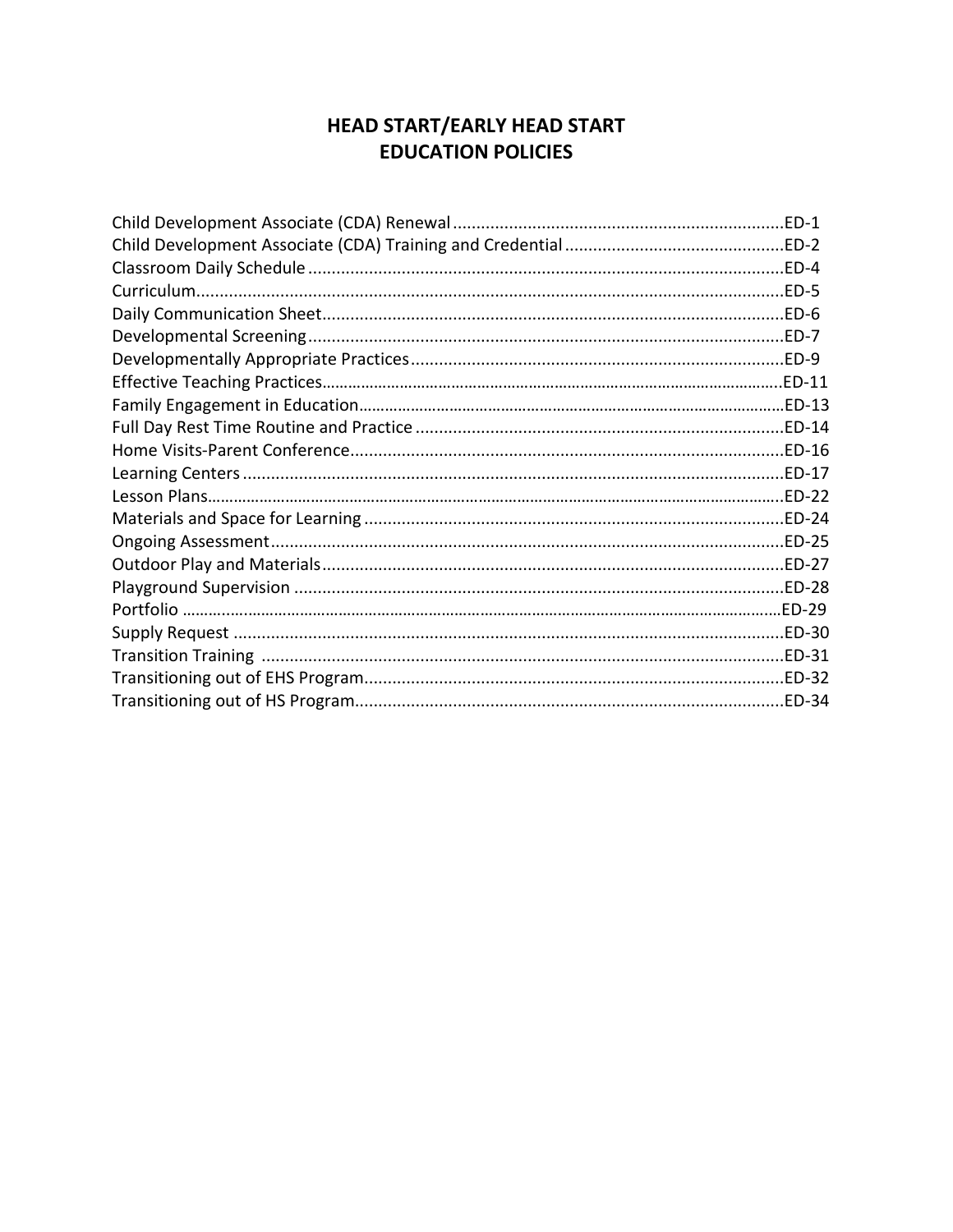| Subject:<br>Program:            | <b>Child Development Associate (CDA)</b><br>Renewal<br><b>Head Start/Early Head Start</b> |                                    | Section:<br>Date Revised: | <b>Education</b><br>April 26, 2021 |
|---------------------------------|-------------------------------------------------------------------------------------------|------------------------------------|---------------------------|------------------------------------|
| <b>Policy Council Approval:</b> |                                                                                           | May 5, 2021                        |                           |                                    |
|                                 | <b>Regulation Reference:</b>                                                              | 45 CFR Part(s):<br>Head Start Act: | 1302.91<br>Section 648A   |                                    |

## **Policy:**

All Head Start/Early Head Start staff with a Child Development Associate (CDA) credential will renew the certification prior to the expiration date.

## **Procedure:**

- 1. The CDA Administrative Assistant will maintain records indicating expiration dates of staff CDA credentials.
- 2. The CDA Administrative Assistant will notify the candidate and Principal/Director (Region 16 employee, Regional Head Start Instructional Aide, or Early Head Start Teacher working for an Early Head Start collaborating childcare center) of the expiration date of the CDA credential, advise them on renewal requirements, and email renewal packet instructions.
	- CDA Council renewal application
	- CPR/First Aid (copy)
	- 45 Training hours or three college credit hours in Early Childhood Education
	- National Head Start Association membership card (copy)

 Copies of this information are obtained from the candidate's professional development record and filed with the renewal packet.

- 3. The CDA Administrative Assistant completes a requisition form for the \$150.00 renewal fee.
- 4. The CDA Administrative Assistant submits the renewal application, required documentation, and the renewal fee to the Council for Professional Recognition.
- 5. Upon receipt of the renewal certificate, the candidate submits a copy of the certificate to the CDA Administrative Assistant. The submitted copy is filed in the candidate's training file.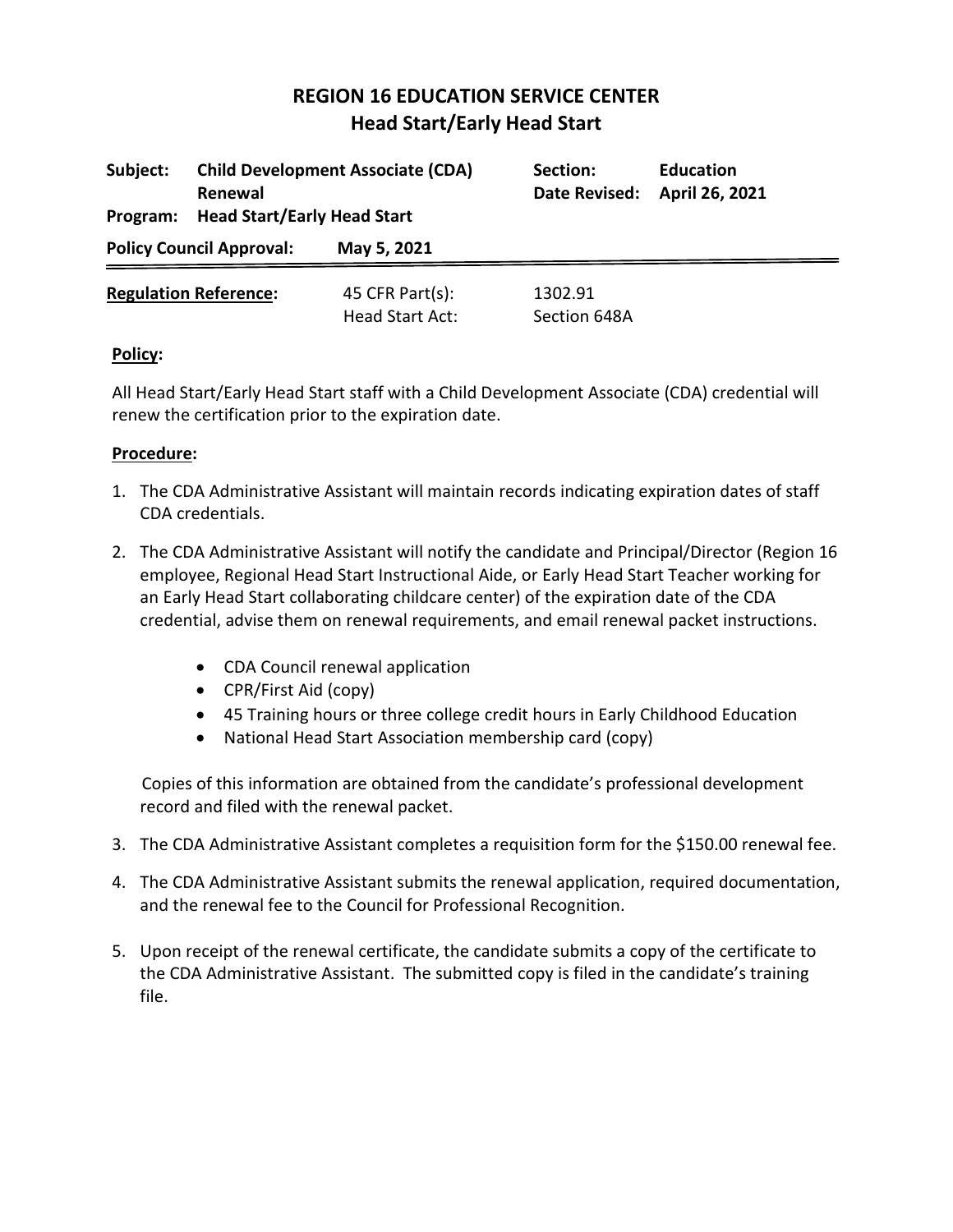| Subject:<br>Program:            | <b>Child Development Associate (CDA)</b><br><b>Training and Credential</b><br><b>Head Start/Early Head Start</b> |                     | Section:<br>Date Revised: | <b>Education</b><br>April 26, 2021 |
|---------------------------------|------------------------------------------------------------------------------------------------------------------|---------------------|---------------------------|------------------------------------|
| <b>Policy Council Approval:</b> |                                                                                                                  | May 5, 2021         |                           |                                    |
|                                 | <b>Regulation Reference:</b>                                                                                     | 45 CFR Part $(s)$ : | 1302.91(e)                |                                    |
| Policy:                         |                                                                                                                  | Head Start Act:     | Section 648A              |                                    |

**Policy:**

**Head Start (HS):** All instructional/classroom assistants will obtain the Child Development Associate (CDA) credential within two years from the date of employment. Any variance from this policy must be documented and approved by the Head Start administrative team.

**Early Head Start (EHS):** All Early Head Start teachers should have a Child Development Associate (CDA) credential or equivalent coursework upon hire by Region 16 ESC, and all Early Head Start Teachers working in an Early Head Start classroom that collaborates with Region 16 Early Head Start, EHS staff will obtain the CDA Infant/Toddler credential within one year from the date of employment if they do not have one upon hire date. If an employee has an associate degree, bachelor's degree, or equivalent coursework in early childhood, they are not required to obtain a CDA.

**Home Educators**: Home Educators hired by Region 16 ESC or working in an Early Head Start or Head Start capacity must obtain the Home Visitor CDA within one year of hire.

- 1. Region 16 CDA Administrative Assistant will assist staff in acquiring the CDA credential.
- 2. All Head Start Instructional/Classroom Assistants and Early Head Start Teachers will enroll and complete the online training timeline that is provided.
- 3. The CDA Administrative Assistant will provide advisement and assistance; however, it is the responsibility of the CDA candidate to complete all necessary course work and documentation as required for the credential.
- 4. Upon completion of the required course work and documentation, the CDA candidate with support from the CDA Administrative Assistant will apply for the CDA credential. The Head Start/Early Head Start program will pay the assessment fee.
- 5. CDA candidates will meet with a CDA Professional Development Specialist (PD Specialist) from the CDA Council to complete an observation-based assessment.
- 6. Upon review by The Council for Early Childhood Professional Recognition, a CDA Credential will be either awarded or denied.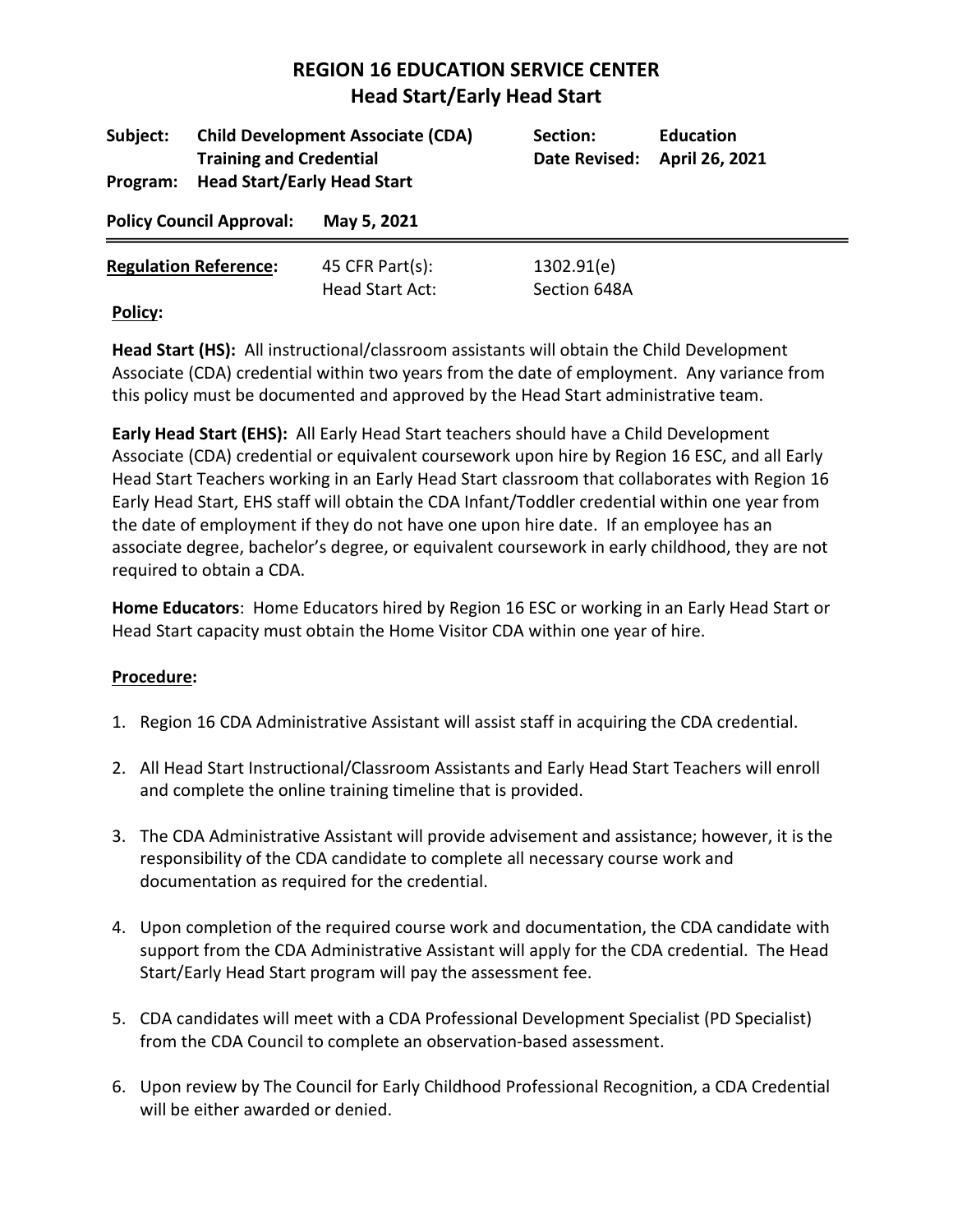## **Child Development Associate (CDA) Training and Credential Page 2**

- 7. If the CDA credential is awarded, the employee will inform the CDA Administrative Assistant and submit a copy of the credential.
- 8. The CDA Administrative Assistant will file a copy of the credential in the candidates training file.
- 9. For Region 16:
	- a. The CDA Administrative Assistant will notify the Director of Direct Services and the appropriate administrative assistant of the CDA completion.
		- The Director of Direct Services will notify the Business Office of the staff member's completion.
		- The appropriate administrative assistant will update the staff information in data base.
	- b. The CDA Administrative Assistant will file the certificate in the candidate's training file.

10. For regional:

- a. The CDA Administrative Assistant will notify the Director of Direct Services and the appropriate administrative assistant of CDA completion.
	- The Director of Direct Services will notify the Business Office of the staff member's completion.
	- The appropriate administrative assistant will update the staff information in data base.
- b. The CDA Administrative Assistant will file the certificate in the candidates training file.
- c. It is the determination of the district if they choose to pay the additional \$300.00 for CDA to their staff.
- 11. If the CDA credential is denied, the employee will work with the CDA Administrative Assistant to prepare for reassessment as soon as possible, based on recommendations from the candidate's Principal, Director, and/or staff.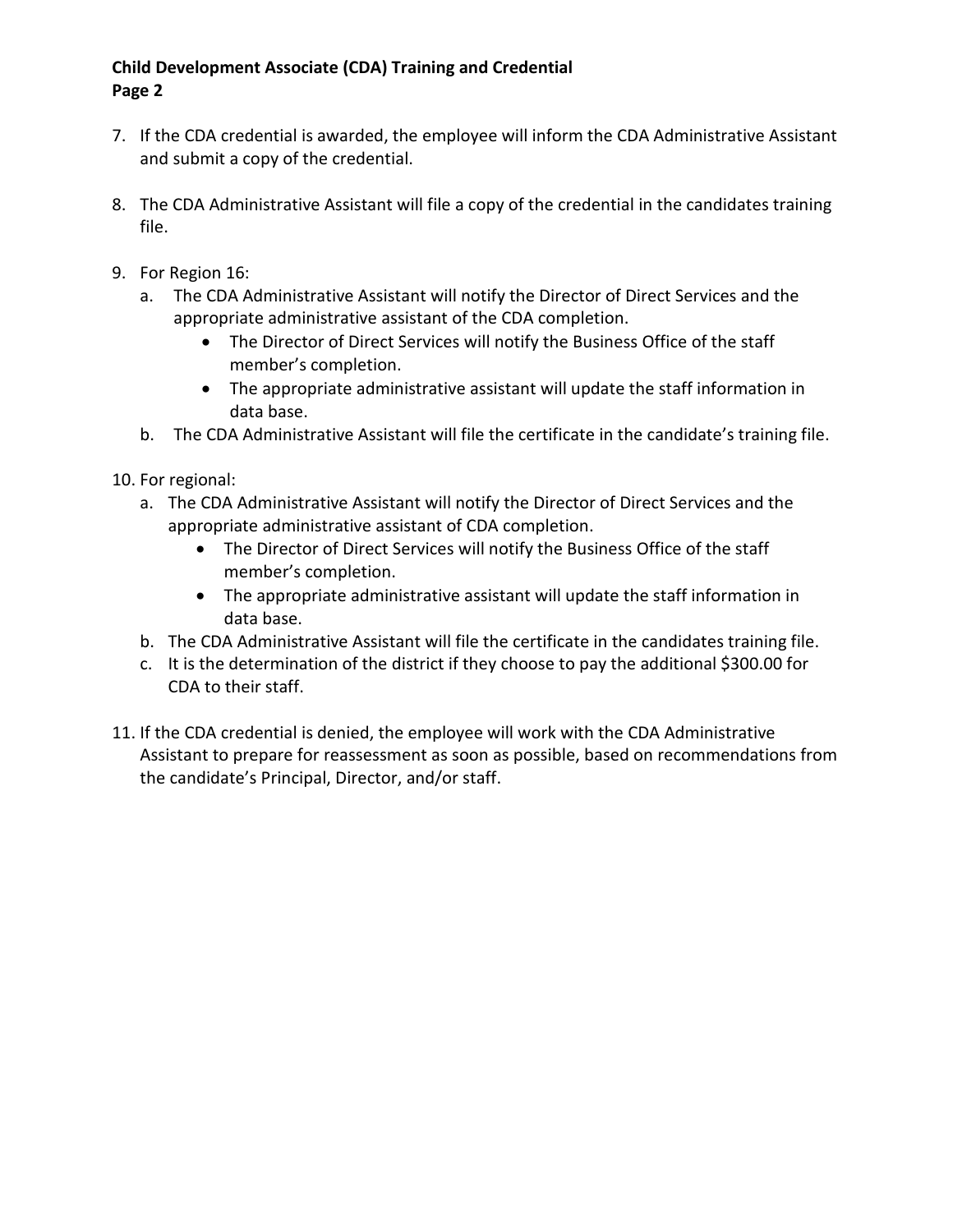| Subject:                             | <b>Classroom Daily Schedule</b><br>Program: Head Start/Early Head Start |                 | Section:<br>Date Revised: April 20, 2021 | <b>Education</b> |
|--------------------------------------|-------------------------------------------------------------------------|-----------------|------------------------------------------|------------------|
| Policy Council Approval: May 5, 2021 |                                                                         |                 |                                          |                  |
| <b>Regulation Reference:</b>         |                                                                         | 45 CFR Part(s): | 1302.31 (1) (ii)                         |                  |

#### **Policy:**

An appropriate daily schedule for an early childhood classroom should allow a balance of various activities.

#### **Procedure:**

1. Head Start/Early Head Start teachers will prepare a daily schedule with intentionally planned developmentally appropriate activities that will include the following:

| <b>Head Start</b>                          | <b>Early Head Start</b>          |
|--------------------------------------------|----------------------------------|
| Personal Hygiene                           | Personal Hygiene                 |
| Large group activities                     | Large group activities           |
| Small group activities                     | Small group activities           |
| <b>Learning Centers</b>                    | Free choice of activities        |
| Gross motor activities                     | Gross/Fine motor activities      |
| Mealtime/Snacks                            | Outdoor play, weather permitting |
| Outdoor play, weather permitting           | Mealtime/Snacks                  |
| Music                                      | Music and movement               |
| Rest/nap time (suggested 60-90 min. block) | Rest/nap time, when appropriate  |

- 2. The daily schedule is written with the curriculums recommended schedule in mind. This ensures that each of the above activities are included and that a balance and flow of various activities is scheduled.
- 3. A copy of the daily schedule will be sent by the teacher or director to the Education Specialists, Early Childhood Principal or Early Head Start Specialist to be filed.
- 4. A current daily schedule will be posted in the classroom.
- 5. **Head Start -** The teacher will utilize a pictorial daily schedule in the classroom at children's eye level. The teacher will refer children to the chart and assist them in understanding what activity is to come next.
- 6. **Early Head Start** Directors will send current teacher planning schedule to the Early Head Start Administrative Assistant.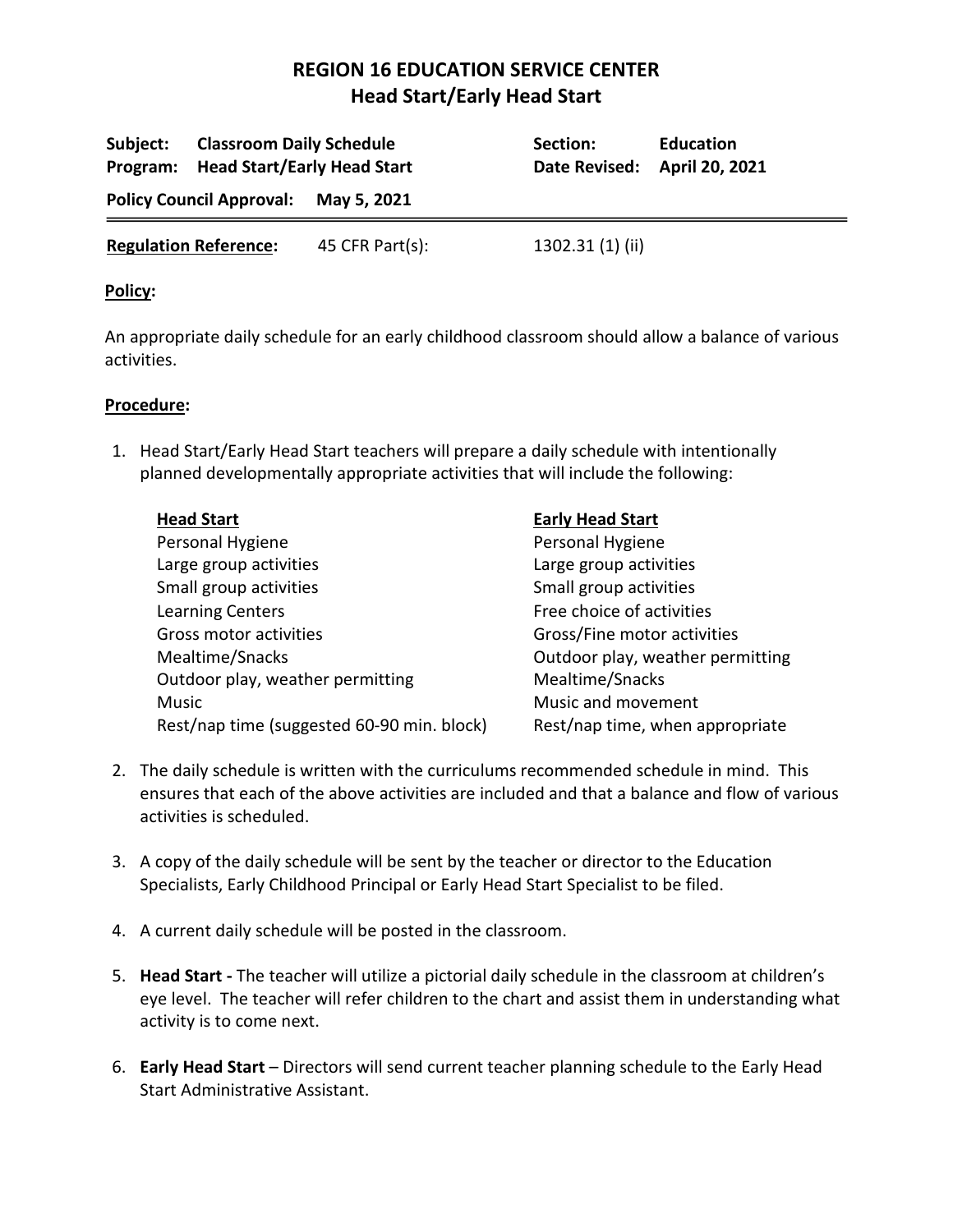| Subject:<br>Program:            | <b>Curriculum</b><br><b>Head Start/Early Head Start</b> |                 | Section:<br>Date Revised:    | <b>Education</b><br>April 20, 2021 |
|---------------------------------|---------------------------------------------------------|-----------------|------------------------------|------------------------------------|
| <b>Policy Council Approval:</b> |                                                         | May 5, 2021     |                              |                                    |
| <b>Regulation Reference:</b>    |                                                         | 45 CFR Part(s): | 1302.32, 1302.34(4), 1302.35 |                                    |

## **Policy:**

The Head Start and Early Head Start program must implement developmentally appropriate research–based early childhood curricula, including additional curricular enhancements as appropriate, that:

- Are based on scientifically valid research and have standardized training procedures and curriculum materials to support implementation
- Are aligned with the Head Start Early Learning Outcomes Framework, and the Texas Pre-Kindergarten Curriculum Guidelines, or the Infant/Toddler Learning Guidelines
- Have an organized developmental scope and sequence that includes plans and materials for learning experiences based on developmental progressions and how children learn.
- Support staff to effectively implement curricula and at a minimum monitor curriculum implementation and fidelity, provide support, feedback, and supervision for continuous improvement of implementation through the system of training and professional development. Instructional plans will reflect the use of activities, strategies and materials from the state adopted curriculum, 80% of the time.
- The program must allow parents the opportunity to learn about and to provide feedback on selected curricula and instructional materials used in the program.

## **Home Base**

• Promotes the parent's role as the child's teacher through experiences focused on the parent-child relationship and, as appropriate, the family's traditions, culture, values, and beliefs.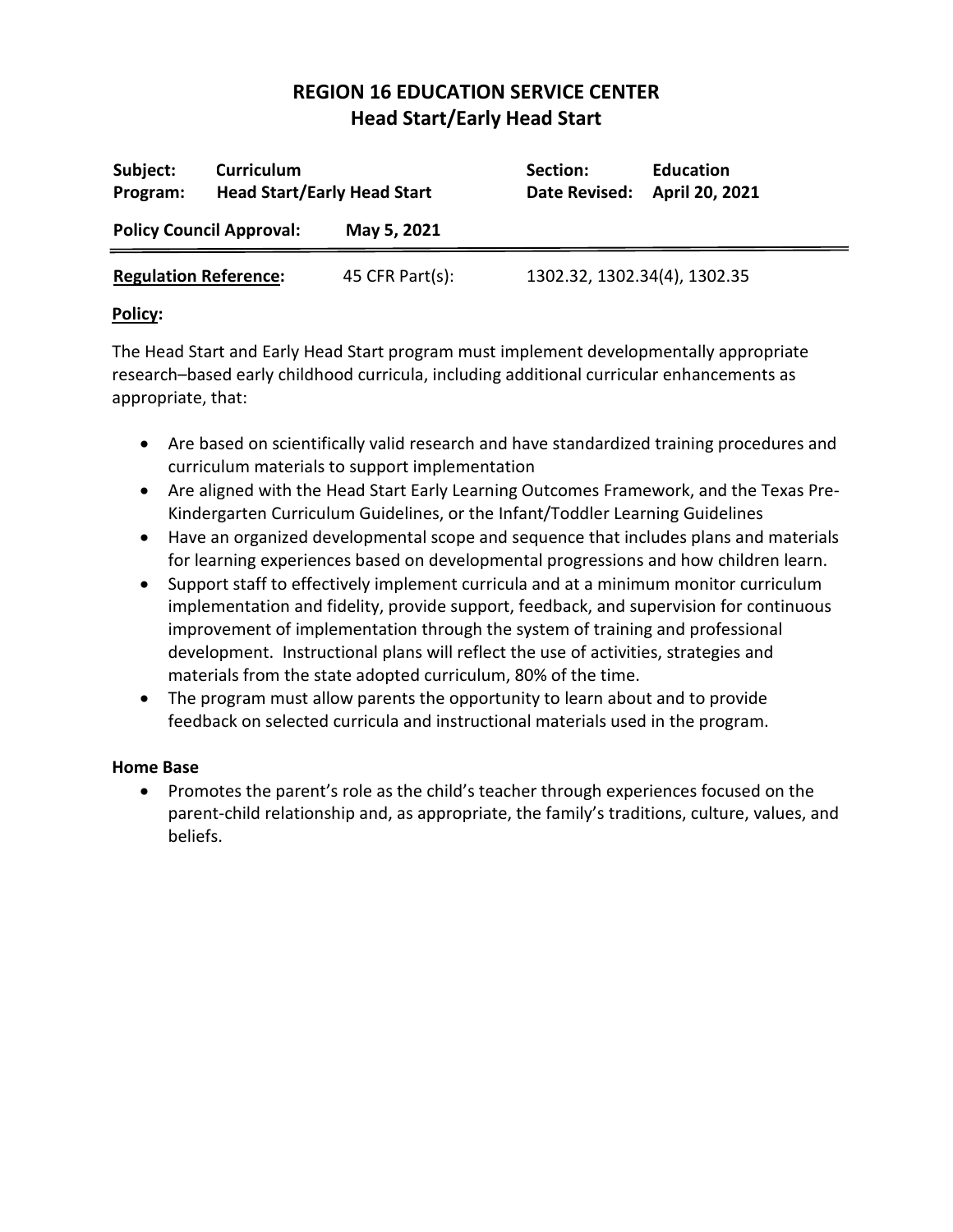| Subject:<br>Program:            | <b>Early Head Start</b> | <b>Daily Communication Sheet</b> | Section:<br>Date Revised: | <b>Education</b><br>April 20, 2021 |
|---------------------------------|-------------------------|----------------------------------|---------------------------|------------------------------------|
| <b>Policy Council Approval:</b> |                         | May 5, 2021                      |                           |                                    |
| <b>Regulation Reference:</b>    |                         | 45 CFR Part(s):                  | 1302.34(b)(2)             |                                    |

## **Policy:**

To keep the parents informed about their child's day in Early Head Start, the teacher will complete a Daily Communication Sheet form (EHS.16) for each child. With prior approval from Coordinated Services Specialist, sites will be allowed to use electronic applications and/or software to share this same information.

- 1. At the start of each day, the teacher will begin the Daily Communication Sheet by filling out the child's name, date, and center/caregiver.
- 2. The teacher will document the time of, each diaper change/check and note if the child was dry, wet, or had a bowel movement. The same will be written for toileting.
- 3. After each meal and snack, the teacher will mark the amount eaten in the designated box on the Daily Communication Sheet form (EHS.16).
- 4. The teacher will document achievements or milestones in the appropriate section.
- 5. The white copy will be sent home daily. The yellow copy will be kept onsite for three months and then shredded.
- 6. If using electronic applications/software instead of Daily Communication Sheet form (EHS.16) with prior approval, the teacher must include the same information as above.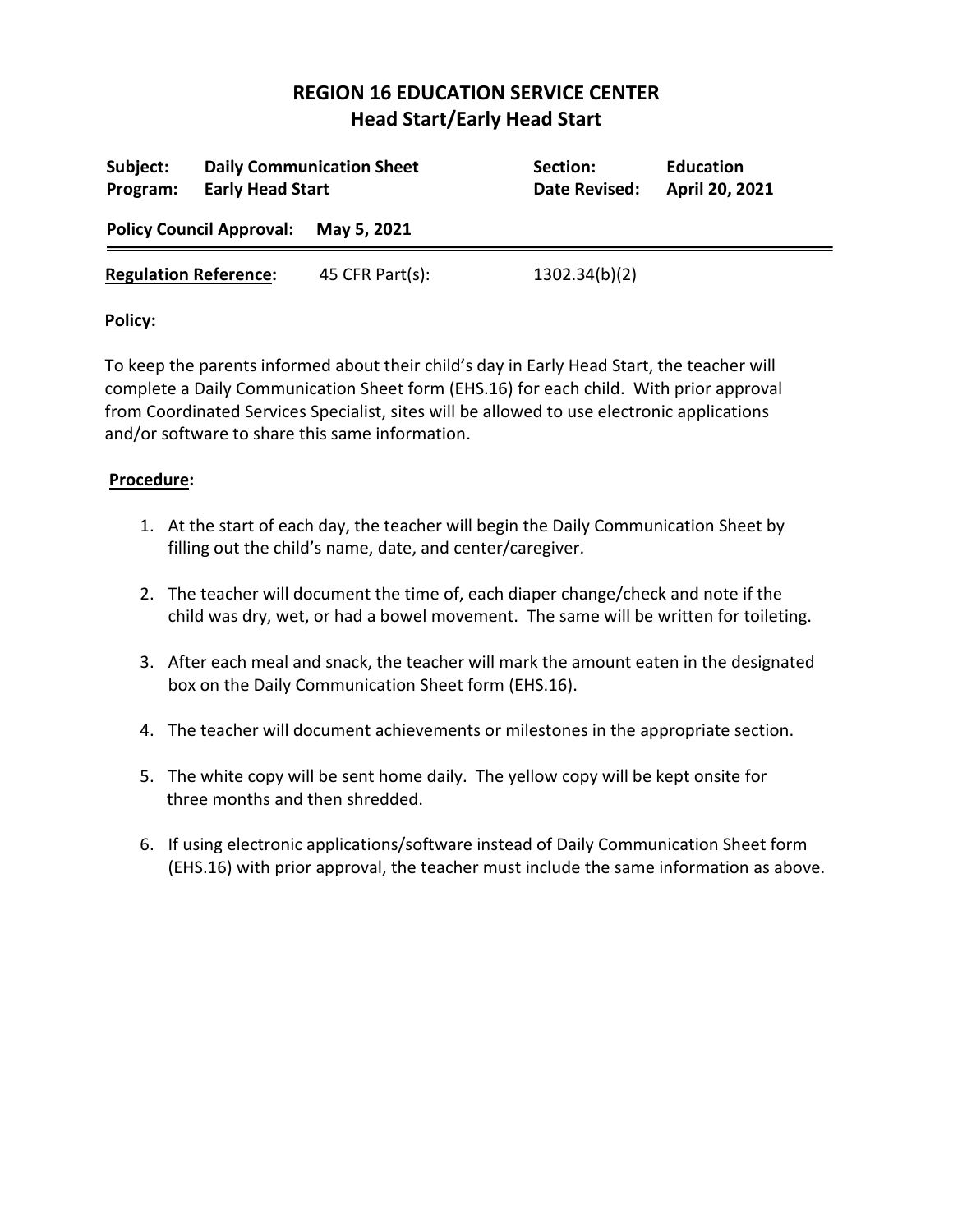| <b>Developmental Screening</b><br>Subject:<br><b>Head Start/Early Head Start</b><br>Program: |                                 |                     | Section:<br>Date Revised: April 20, 2021 | <b>Education</b>                  |
|----------------------------------------------------------------------------------------------|---------------------------------|---------------------|------------------------------------------|-----------------------------------|
|                                                                                              | <b>Policy Council Approval:</b> | May 5, 2021         |                                          |                                   |
|                                                                                              | <b>Regulation Reference:</b>    | 45 CFR Part $(s)$ : |                                          | 1302.33(a) (1)(2)(3), 1302.35 (f) |

### **Policy:**

In collaboration with each child's parent and within 45 calendar days of the child's entry into the program, the Head Start and Early Head Start staff will conduct a brief standardized developmental screening to indicate if a child may need further evaluation to determine whether the child has a potential delay or disability.

### **Procedure:**

### **Head Start**

- 1. A trained classroom staff member will administer a developmental screener to each child, no earlier than 20 days of enrollment and no later than 35 days of enrollment.
- 2. The teacher will complete, score, and record the screening results in the data management system and in the screener system.
- 3. The teacher will share with parents at initial parent conference and document in the data management system under Education-Events-Add Event-1st Parent Conference-Event Notes (time stamp and note parent conference and that results were shared).
- 4. A team of specialists will review the results for children that may be at risk. The team of specialists will gather input and recommendation for child before meeting. If a delay or disability is suspected the specialist/principal will refer to the local agency responsible for implementing Individuals with Disabilities Education Act (IDEA).
- 5. As new students enroll, steps 1 4 above will apply and are to be completed.
- 6. We will not administer screener for any student that enrolls in school with less than 20 days left in the school year.

## **Early Head Start**

- 1. A trained classroom staff member will administer a developmental screener. **New Student Timeline:**
	- Teacher will administer between 20-35 days of enrollment.
	- Teacher, director, and/or assigned person will enter as an event in data management system between 35-45 days of enrollment.
	- Data will be analyzed by a team of specialist in August yearly. (Students enrolling throughout the year will be met on monthly.)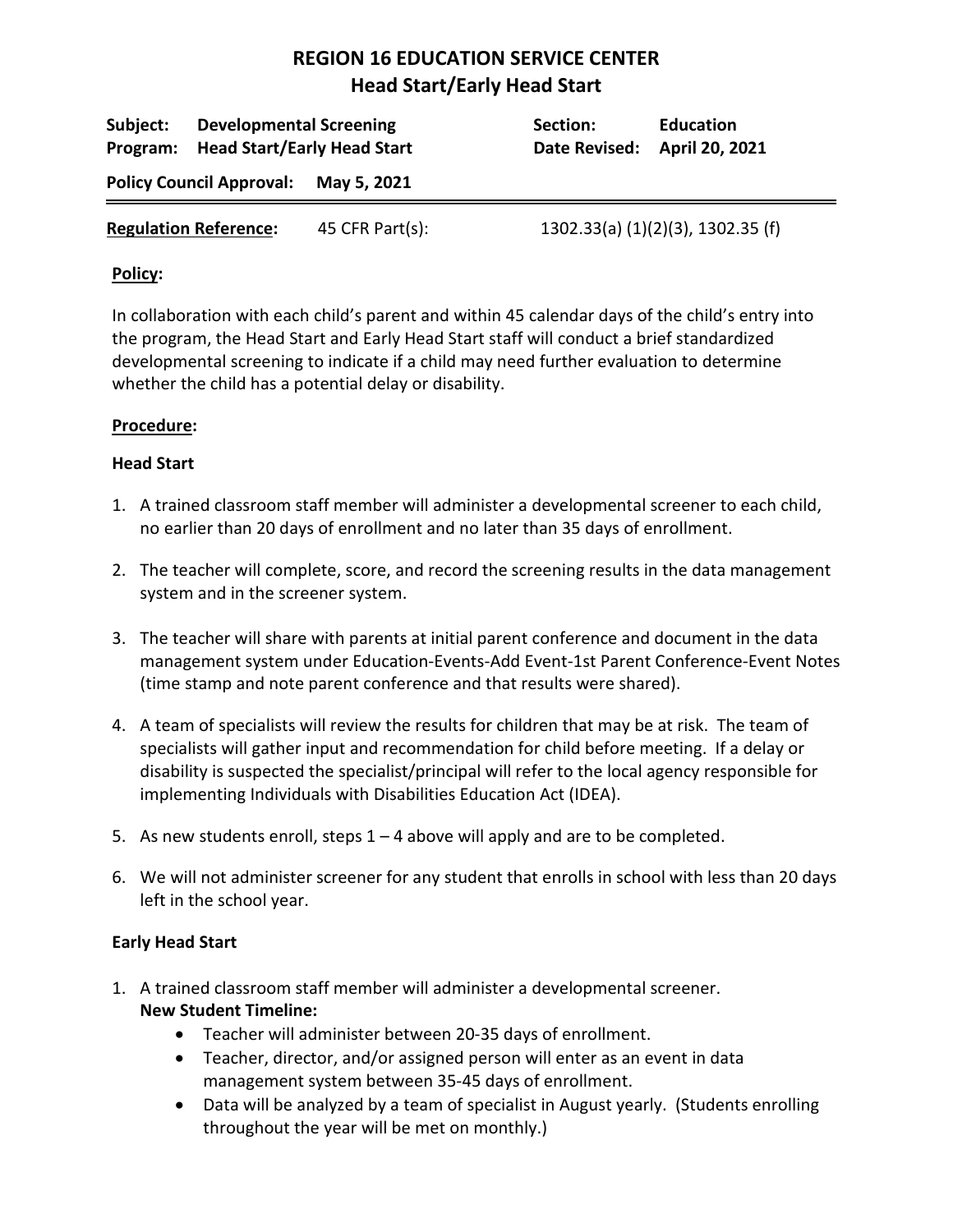## **Returning Student Timeline:**

- Teacher will administer 2 weeks prior to the final/2nd home visit of the program year.
- Teacher, director, and/or assigned person will enter as an event in data management system by May 1st.
- Data will be analyzed by a team of specialist in June yearly.
- 2. Teacher will complete, score, and record the results in the data management system and in the screener system. Teacher will complete the screener along with the parents using one of the following options:
	- Preferred Teacher completes the entire assessment. Teacher will share results with parent/s, if parent/s disagree or have concerns, the teacher will ask the parent to complete an additional ASQ-3. If scores are vastly different, then the teacher will give copies of both parent and teacher assessment to the Disability Specialist.
	- The teacher will complete the parts/questions that he/she can answer. The teacher will ask the parent/s for help on those the teacher is unable to answer.
	- Teacher and parent/s meet and complete screener together.
	- The teacher will share with parents within 2 weeks from completion of screener.
- 3. The teacher will share with parents at initial parent conference and document in the data management system under Education-Events-Add Event-lst parent conference-event notes (time stamp and note parent conference and that results were shared).
- 4. A team of specialists will review the results for children that may be at risk. The team of specialists will gather input and recommendation for child before meeting. If a delay or disability is suspected the specialist/principal will refer to the local agency responsible for implementing Individuals with Disabilities Act (IDEA).
- 5. As new students enroll, steps  $1 4$  above will apply and are to be completed.

## **Head Start and Early Head Start Home-Based Program Option**

- 1. A trained Home Educator will administer with the parent a developmental screener to each child within 45 days of his/her enrollment. When completed, the Home Educator will score and record the screening date and results in the data management system. The Home Educator will review the results of the screener within 2 weeks of giving the screener.
- 2. The team of specialist will meet with the Home Educator to discuss the screener results and how to provide support for children that may be at risk.
- 3. As new students enroll, the Home Educator and parent will screen student within 45 days of enrollment, record the results in data management system, and review results with parents within 2 weeks. The Home Educator will notify the team of specialist to review new screener results.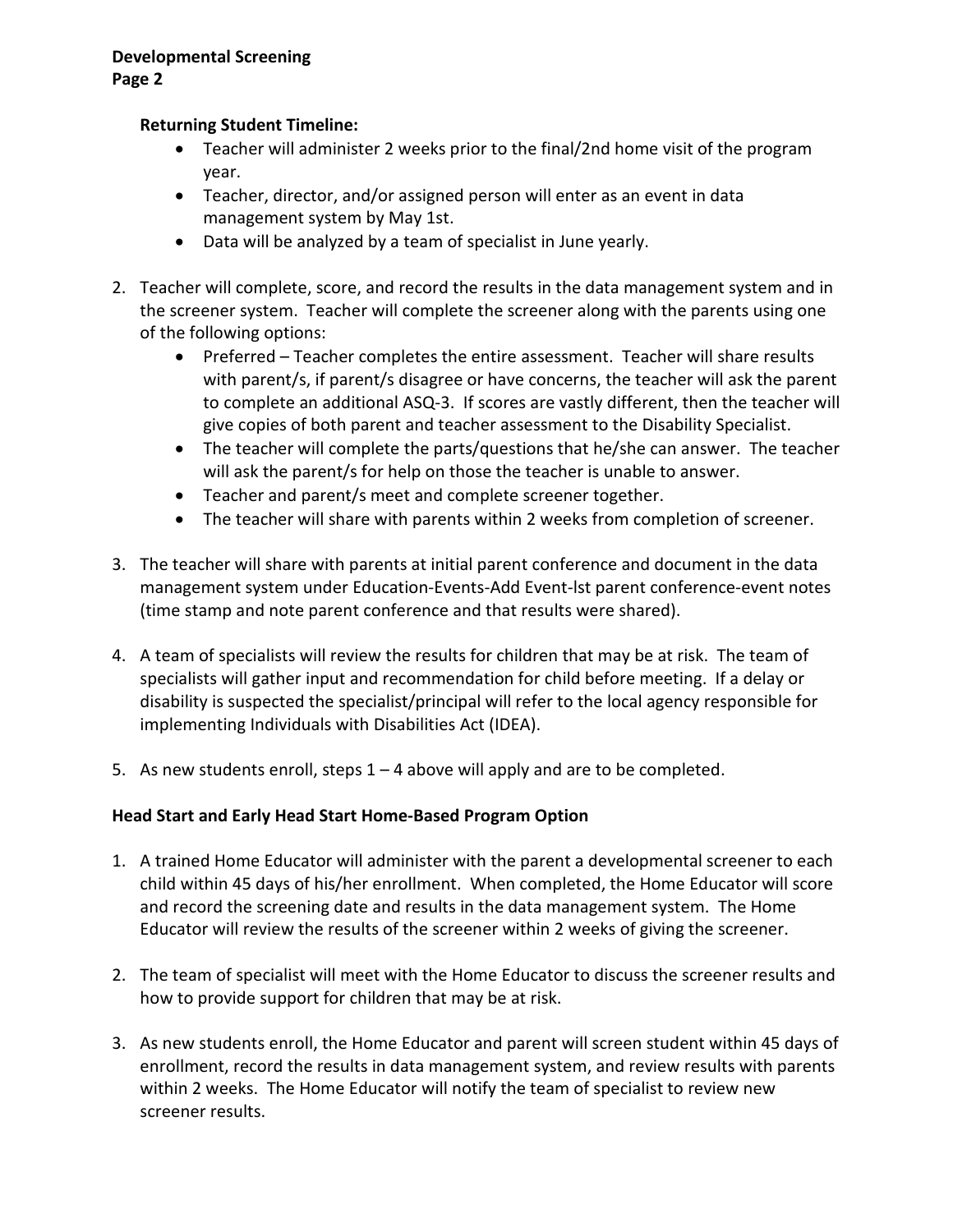| Subject:<br>Program:            | <b>Developmentally Appropriate</b><br><b>Practices</b><br><b>Head Start/Early Head Start</b> |                     | Section:<br>Date Revised: | <b>Education</b><br>April 20, 2021 |
|---------------------------------|----------------------------------------------------------------------------------------------|---------------------|---------------------------|------------------------------------|
| <b>Policy Council Approval:</b> |                                                                                              | May 5, 2021         |                           |                                    |
| <b>Regulation Reference:</b>    |                                                                                              | 45 CFR Part $(s)$ : | 1302.31(b)(1)(iv)         |                                    |

### **Policy:**

A developmentally appropriate educational program for young children is composed of both **concrete** and **abstract** experiences that provide knowledge of themselves and the world around them. The Head Start program helps young children develop basic skills, concepts, knowledge, and attitudes in the important areas of cognitive, social and emotional behavior, and physical skills. The Head Start Early Learning Outcomes Framework: Ages Birth to five is a guide to foster implementation of effective teaching and program practices.

### **Procedure:**

The daily lesson plans for each class will include activities that foster development of the skills listed below.

- 1. **Approaches to learning** focuses on how children learn. It refers to the skills and behaviors that children use to engage in learning.
	- Emotional and behavioral self-regulation
	- Cognitive self-regulation
	- Initiative and curiosity
	- Creativity
- 2. **Social & Emotional Development** Positive social and emotional development in the early years provides a critical foundation for lifelong development and learning.
	- Relationships with adults
	- Relationships with other children
	- Emotional functioning
	- Sense of identity and belonging
- 3. **Language and Literacy** Communication is fundamental to the human experience, and language and literacy are essential to children's learning.
	- Vocabulary
	- Communication and speaking
	- Attending and understanding
	- Phonological Awareness
	- Print and Alphabet knowledge
	- Comprehension and text structure
	- Writing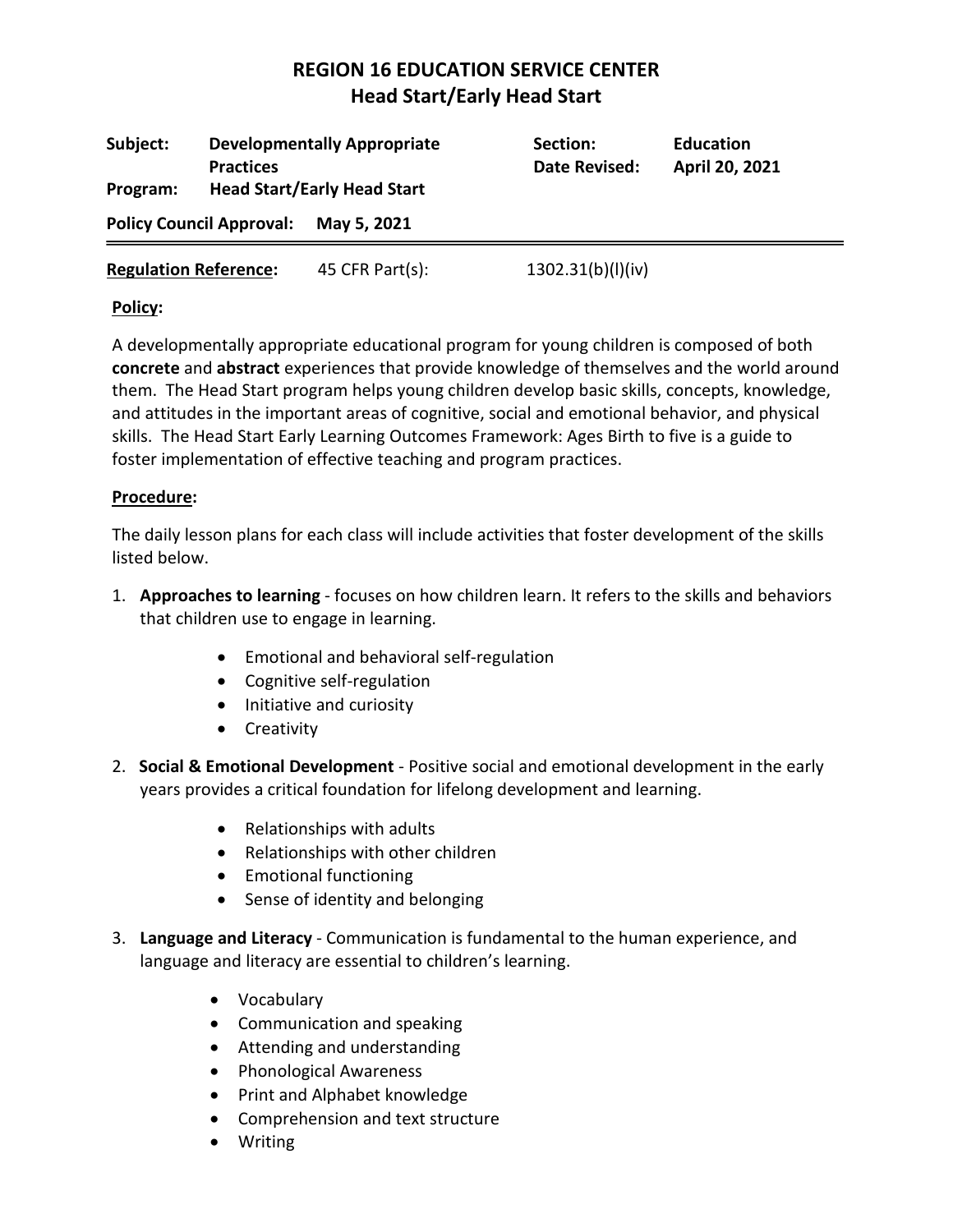## **Developmentally Appropriate Practices**

### **Page 2**

- 4. **Cognition** Cognitive development includes reasoning, memory, problem-solving, and thinking skills that help young children understand and organize their world.
	- Counting and Cardinality
	- Operations and Algebraic thinking
	- Measurement
	- Geometry and Spatial Sense
	- Scientific Inquiry
	- Reasoning and Problem-Solving
- 5. **Perceptual, motor, and physical development**  is foundational to children's learning in all areas because it permits children to fully explore and function in their environment.
	- Gross Motor
	- Fine Motor
	- Health, Safety, and Nutrition

### Technology use in the classroom:

- 1. Commercial entertainment videos (i.e., Lion King, Snow White, etc.) are not considered developmentally appropriate for the early childhood classroom.
- 2. Educational videos (i.e., Bright Smiles, Food Groupies, etc.) may be shown on a limited basis.
- 3. Other educational videos must be pre-approved by the Early Childhood Principal or Specialist.
- 4. If video, computer games, or tablet apps are used as an activity for children, staff must ensure that they:
	- Are related to the planned activities:
	- Are age-appropriate; and
	- Do not exceed one hour per day, within the Head Start classroom
- 5. Activities using TV/video, computer, or video games are prohibited for Early Head Start children.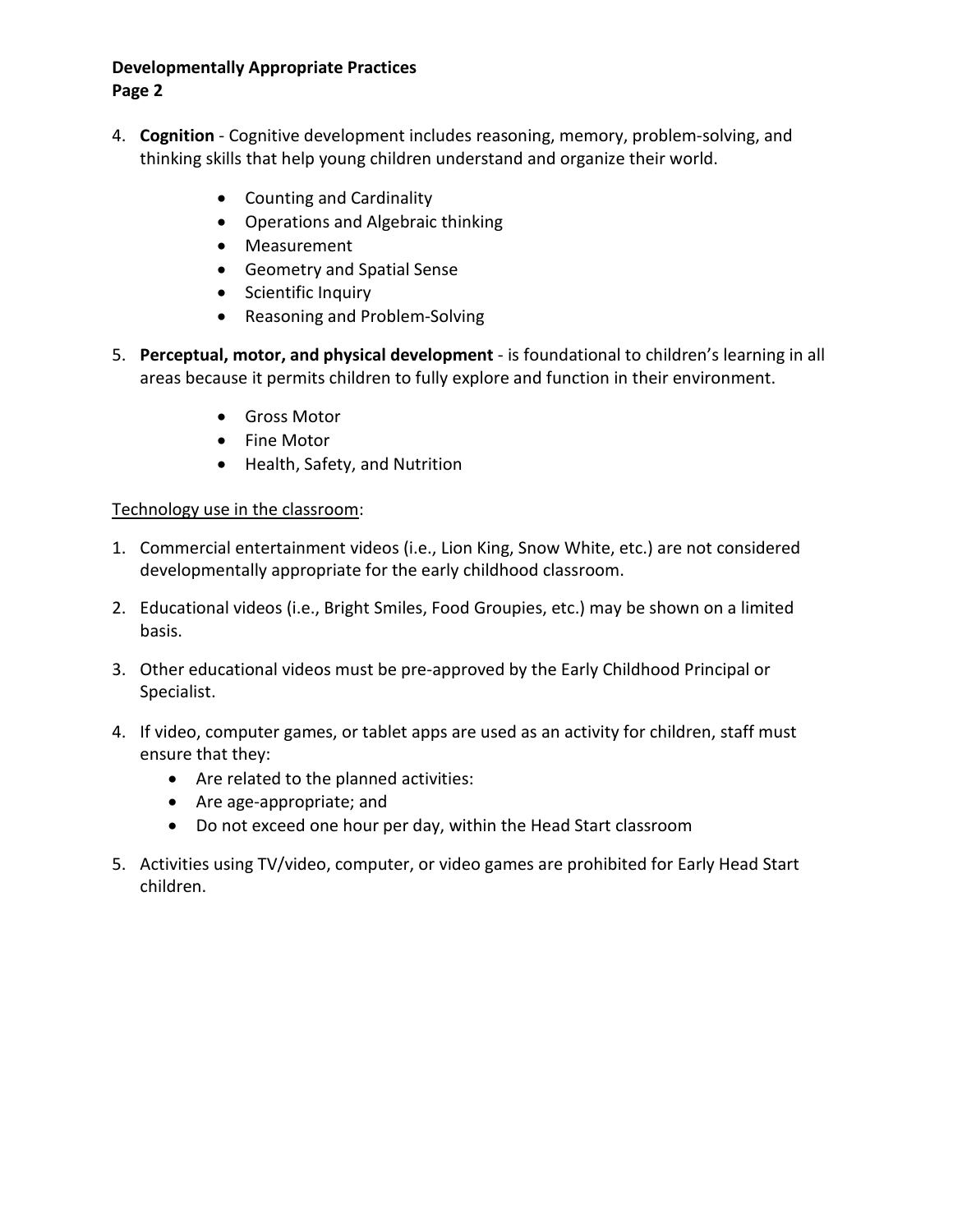| Subject:<br>Program:            |  | <b>Effective Teaching Practices</b><br><b>Head Start/Early Head Start</b> | Section:<br><b>Date Revised:</b> | <b>Education</b><br>April 20, 2021 |
|---------------------------------|--|---------------------------------------------------------------------------|----------------------------------|------------------------------------|
| <b>Policy Council Approval:</b> |  | May 5, 2021                                                               |                                  |                                    |
| <b>Regulation Reference:</b>    |  | 45 CFR Part(s):                                                           | 1302.31(b)(1)(2)                 |                                    |

### **Policy:**

The teaching staff will provide responsive care, effective teaching, and an organized learning environment that promotes healthy development and children's skill growth aligned with the Head Start Early Learning Outcomes Framework: Birth to Five, including children with disabilities and integrate child assessment data in individual and group planning.

### **Procedure:**

- 1. The teaching staff will receive training in appropriate standards, curricula, assessment, and observation tools.
- 2. The teaching staff will implement/reflect on the trainings listed above.
- 3. This process will ensure effective teaching practices continue to be practiced and built upon in the classroom.

## **Effective Teaching Practices:**

The following effective teaching practices will be monitored through formal and informal observations.

- Nurturing and responsive practices, interactions, and environments that foster trust and emotional security (CLASS - emotional support).
- Environments that are communication and language rich; promote critical thinking and problem solving (CLASS - instructional support).
- Language development that reflects social, emotional, behavioral, and self-regulation (CLASS – emotional support).
- Provide supportive feedback for learning; motivate continued effort; and support all children's engagement in learning experiences and activities (CLASS – teacher sensitivity).
- Focus on promoting growth in the developmental progressions described in the Head Start Early Learning Outcomes Framework; ages Birth to Five, by aligning with and using the Framework and the curricula to direct planning of organized activities, schedule lesson plans, and implementing high-quality early learning experiences that are responsive to and build upon each child's individual pattern of development and learning (CLASS – teacher sensitivity).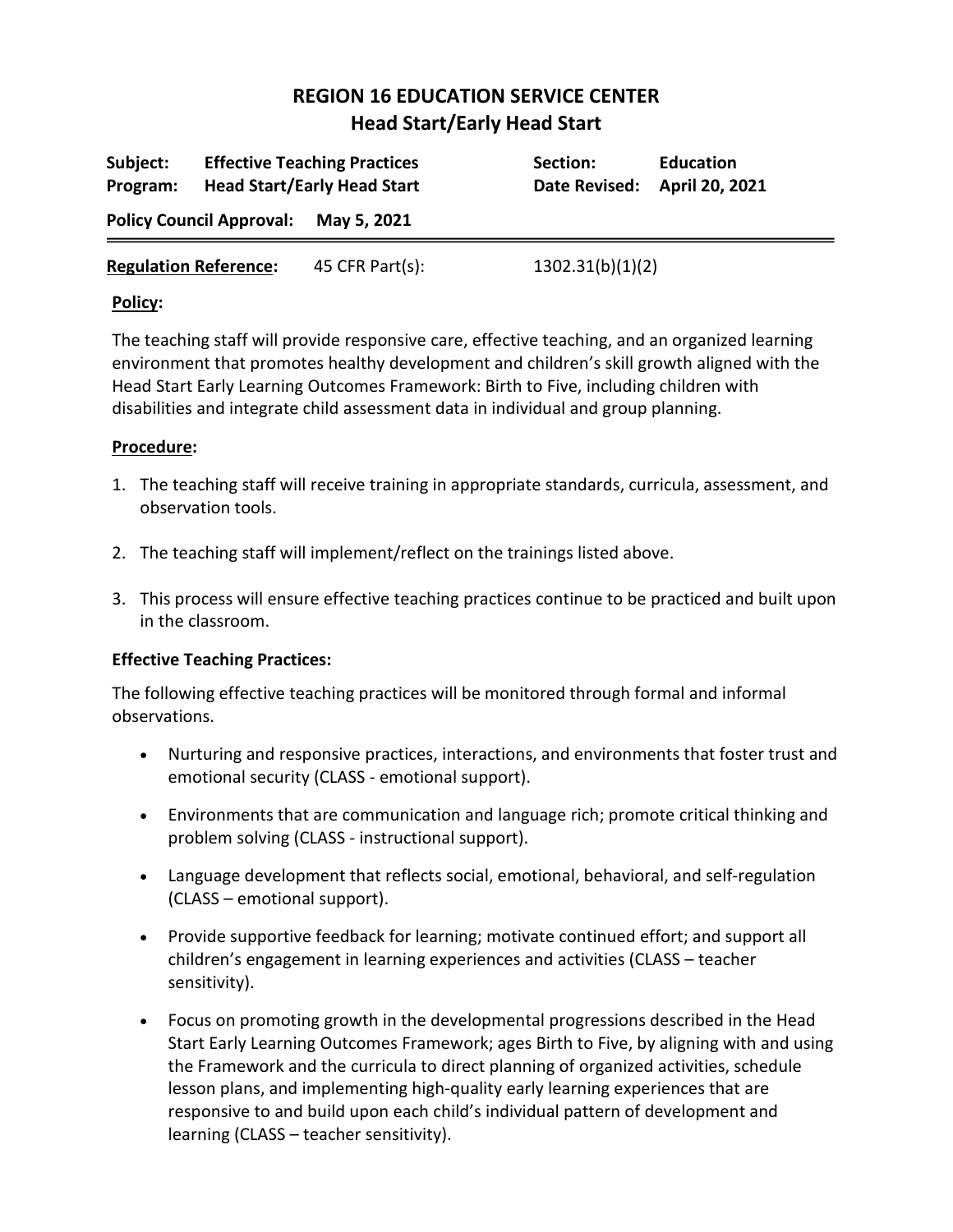#### **Effective Teaching Practice Page 2**

- Utilize child assessment data to guide individual and group planning (CLASS instructional support).
- Include developmentally appropriate learning experiences in language, literacy, social and emotional development, math, science, social studies, creative arts, and physical development that are focused toward achieving progress outlined in the Head Start Early Learning Outcome Framework: ages Birth to Five (CLASS – overall).

## **Dual Language Learners:**

- Implement research-based teaching practices that support language development.
- For infants or toddlers include teaching practices that support home language and expose the child to English.
- For preschool include teaching practices that focus on English acquisition and development in home language.
- If staff does not speak home language of the child, the classroom will support the development of the home language through the use of meaningful, culturally, and linguistically appropriate materials.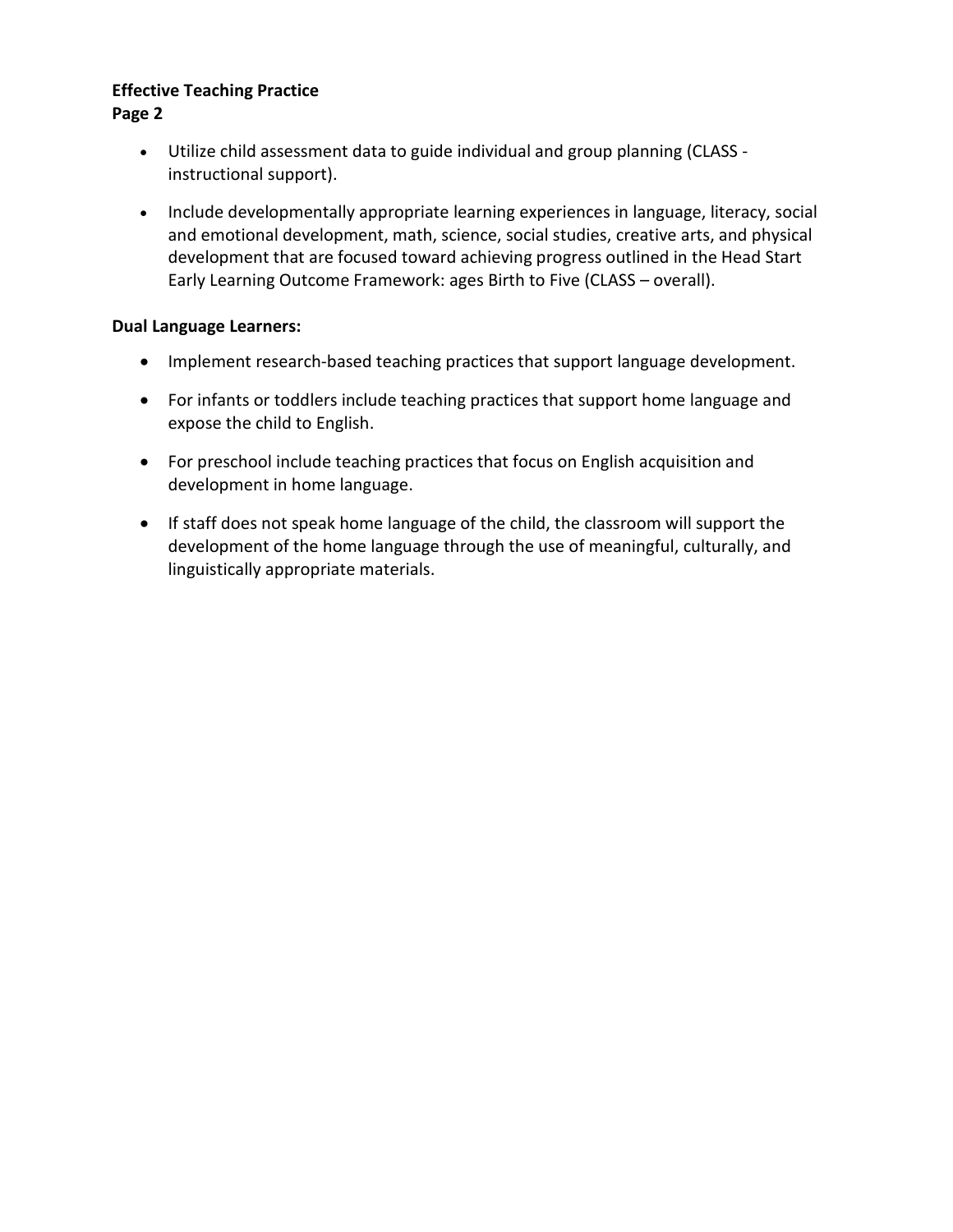|                                      | Program: Head Start/Early Head Start | Subject: Family Engagement in Education | Section:<br>Date Revised: April 20, 2021 | <b>Education</b> |
|--------------------------------------|--------------------------------------|-----------------------------------------|------------------------------------------|------------------|
| Policy Council Approval: May 5, 2021 |                                      |                                         |                                          |                  |
|                                      | <b>Regulation Reference:</b>         | 45 CFR Part(s):                         | 1302.51(a)(1), 1302.34(a)                |                  |

### **Policy:**

Center-based and family childcare programs must structure education and child development services to recognize parents' roles as children's lifelong educators. A program must provide shared responsibility with parents for children's early learning and development and implement family engagement strategies.

### **Procedure:**

#### **Head Start:**

To facilitate growth and development in family literacy, a take-home library will be provided for each classroom.

- 1. Teachers will maintain a supply of take-home books.
- 2. Teachers will set up a system for checking out books regularly in their classroom and keep documentation.
- 3. The documentation of books read by each child will be placed in the child's portfolio in classes for three and four-year-old children.

## **Early Head Start:**

To facilitate growth and development in family engagement the following will be provided quarterly to the families.

• Research based parenting curriculum with resources that align with the Head Start Early Learning Outcomes Framework that are designed to support families in extending their child's learning from the classroom.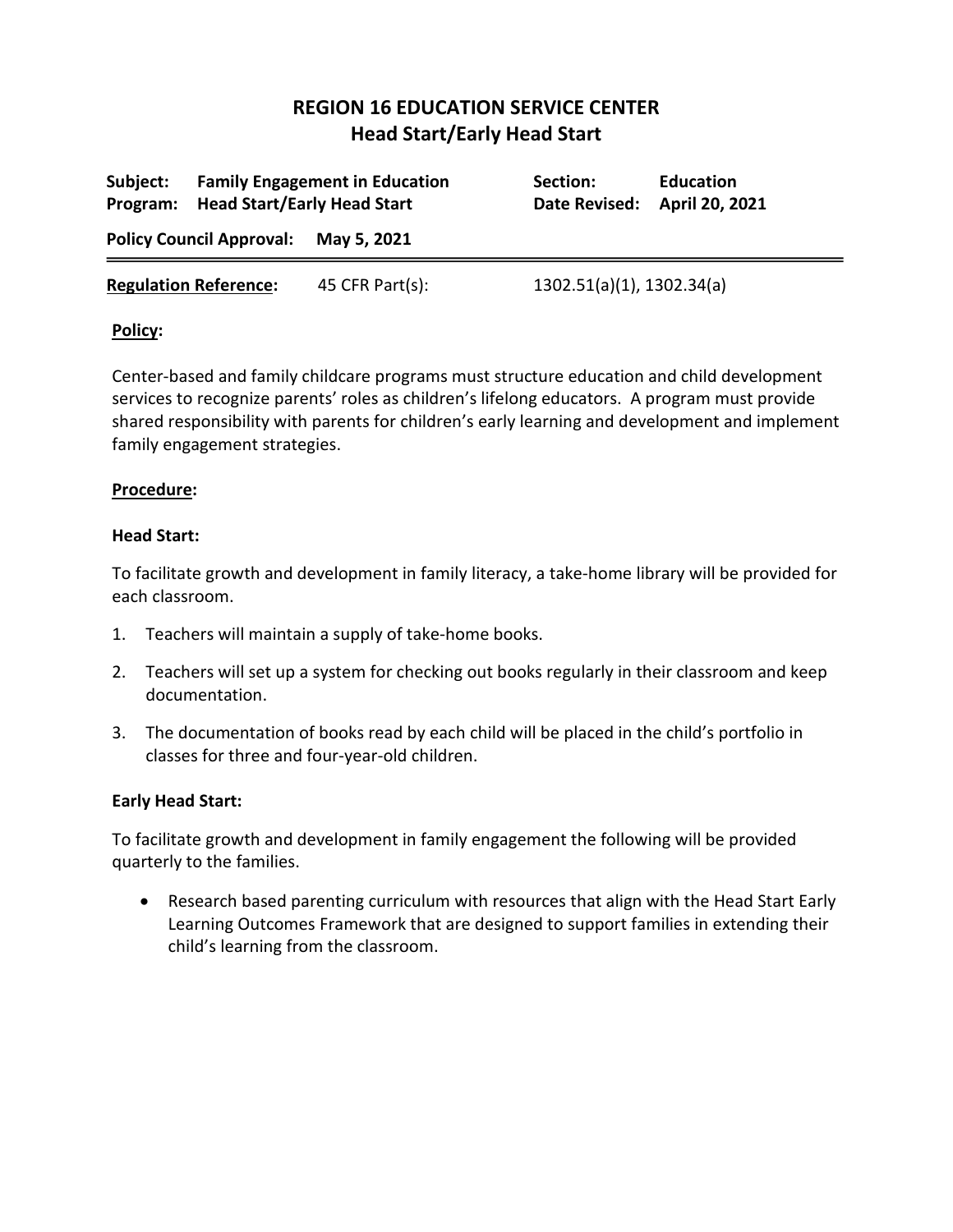| Subject:<br>Program:                                                                                                                                                    | and Practices             | <b>Full Day Rest Time Routine</b><br><b>Head Start/Early Head Start</b> | Section:<br>Date Revised: | <b>Education</b><br>April 22, 2022 |
|-------------------------------------------------------------------------------------------------------------------------------------------------------------------------|---------------------------|-------------------------------------------------------------------------|---------------------------|------------------------------------|
| <b>Policy Council Approval:</b>                                                                                                                                         |                           | May 4, 2022                                                             |                           |                                    |
| <b>Regulation Reference:</b>                                                                                                                                            |                           | 45 CFR Part $(s)$ :                                                     | 1302.31(e)(1)             |                                    |
|                                                                                                                                                                         | <b>Child Care Centers</b> | State of Texas Minimum Standards for                                    | 746.2907                  |                                    |
| Caring for Our Children: National Health<br>and Safety Performance Standards Guidelines<br>for Early Care and Education Programs,<br>Fourth Edition NAEYC, Dec/Jan 2017 |                           |                                                                         | 3.3.0.4, 5.4.5.1          |                                    |

### **Policy:**

A program must implement an intentional, age-appropriate approach to accommodate children's need to nap or rest, and that, for preschool age children in a program that operates for 6 hours or longer per day:

- Provides a regular time every day.
- Children are encouraged, but not forced to rest or nap.
- Program must provide alternative quiet learning activities for children who do not need or want to rest or nap.
- Children will be supervised during rest time and maintain staff ratios. Staff supervises by sound and by frequent visual checks.

## **Procedure:**

## **Rest Time as part of the daily schedule**:

The daily routine will include a regularly scheduled rest period (suggested block of 60-90 consecutive minutes).

- Staff will maintain a consistent rest time routine.
	- Cot/mat placement will be consistent from day to day, as much as possible.
	- When appropriate, children will assist with setting up for rest time.
	- Guide children to go to the bathroom prior to laying down to rest.
	- To the extent possible, staff will schedule calming activities before rest time to help prepare children's bodies for rest time.
	- Encourage them gently and quietly in this routine.
	- Staff will create a calm environment by using quiet voices, dimming lights, playing calm, soothing music or read a story with a calm voice.
	- You must provide alternative quiet learning activities to children who are awake after resting or sleeping for 30 minutes.
	- Each child will be given a cot/mat for the designated rest time.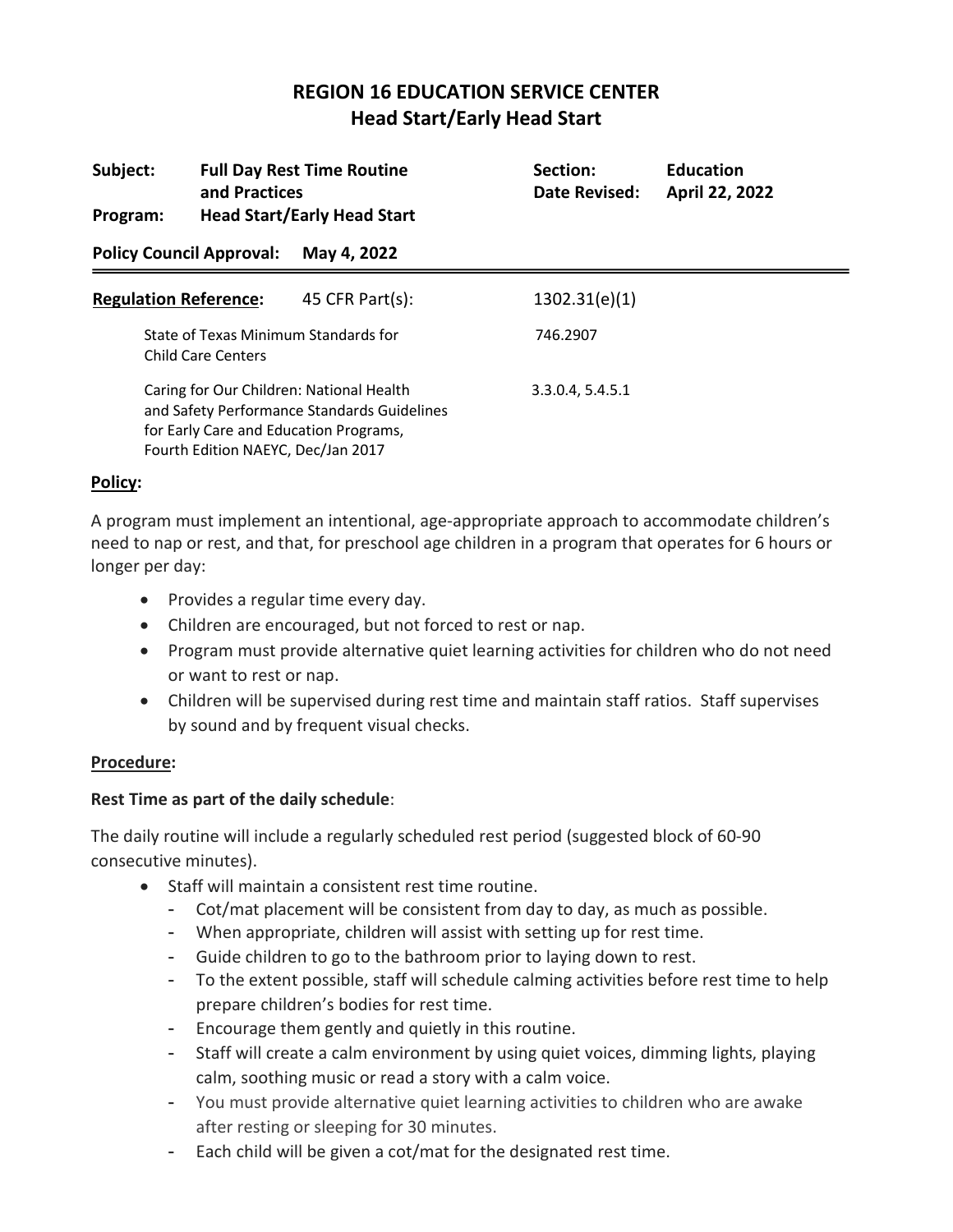## **Full Day Rest Time Routine and Practices Page 2**

## **Cleaning and care of cots/mats and bedding**:

- Each cot or mat will be washable.
- Cots or mats must be cleaned daily with a disinfectant solution and rinsed with clear water and allowed to air dry. In addition to weekly cleanings, any time the mat is soiled with bodily fluids or after a child's illness the mats need to be cleaned.
- Cleaning, sanitizing, and disinfecting products should not be used in close proximity to children and adequate ventilation should be made during use.
- Bedding (i.e., blankets) that touches a child's skin should be cleaned weekly. In addition to any time that the mat is soiled with bodily fluids or after a child's illness, the bedding (i.e., blankets) shall be sent home to be cleaned.

## **Storage of mats/cots and of bedding**:

- Each child who is resting shall have individual bedding consisting of a blanket or a sheet.
- Children may bring blankets for rest time should be of a type that can be washed.
- Each child's bedding should be kept separate from other children's bedding, on the cot/mat or stored in individually labeled bins, cubbies, or bags.
- The sleeping surfaces of one child's rest equipment should not come in contact with the sleeping surfaces of another child's rest equipment during storage.

## **Sleep and Rest Areas**:

- Facilities should have an assigned individual cot or mat for each child who spends more than six hours a day at the facility.
- Cots or mats in which children are sleeping/resting on, should be placed at least three feet apart. If the room used for sleeping cannot accommodate three feet of spacing between children, it is recommended for caregivers/teachers to space children as far as possible from one another and/or alternate children's head to feet.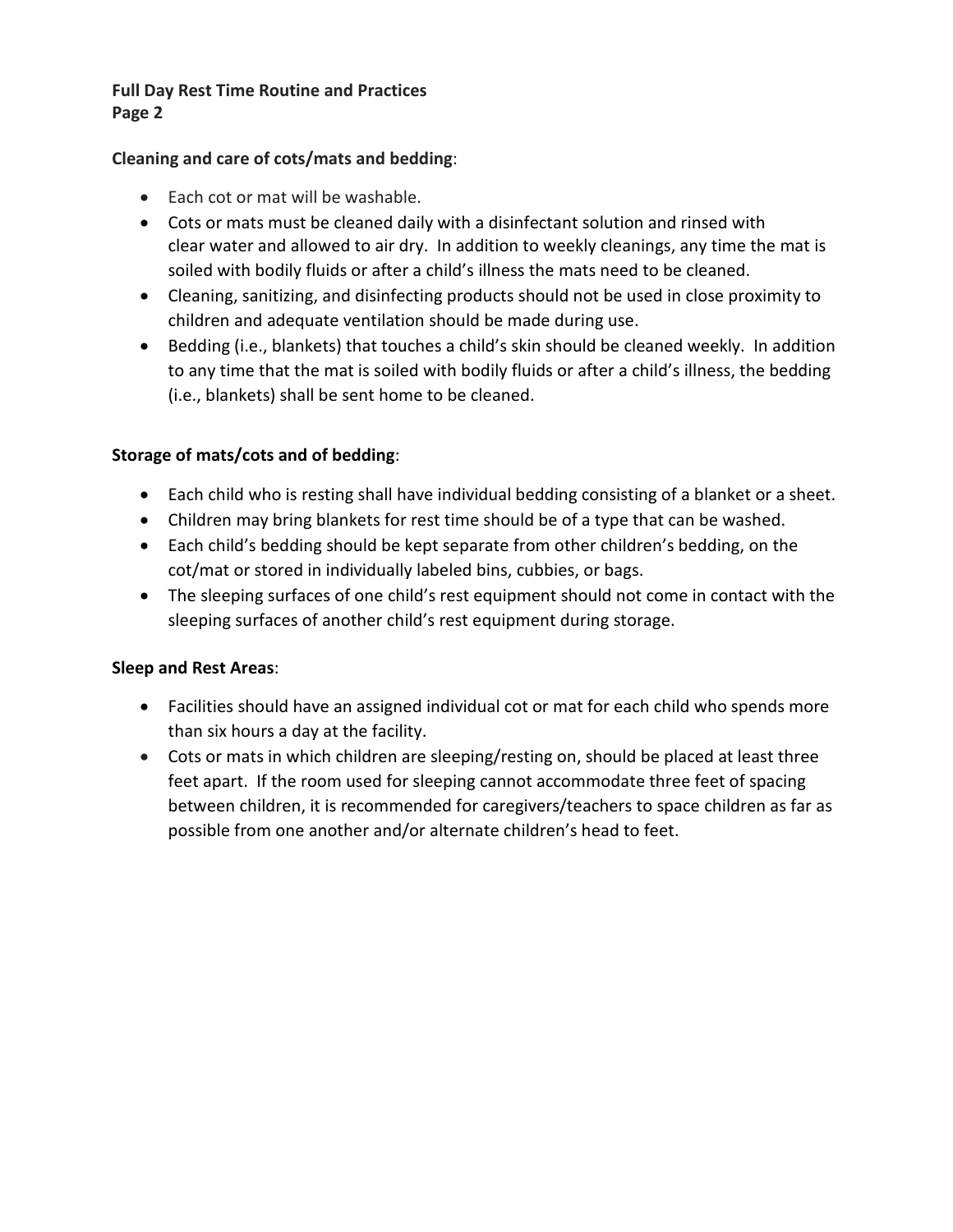| Subject:<br>Program:            |  | <b>Home Visits/Parent Conference</b><br><b>Head Start/Early Head Start</b> | Section:<br>Date Revised: | <b>Education</b><br>April 20, 2021 |
|---------------------------------|--|----------------------------------------------------------------------------|---------------------------|------------------------------------|
| <b>Policy Council Approval:</b> |  | May 5, 2021                                                                |                           |                                    |
| <b>Regulation Reference:</b>    |  | 45 CFR Part $(s)$ :                                                        | 1302.34(b)(7)             |                                    |

#### **Policy:**

As part of family engagement in education services, the teacher will conduct at least two home visits and two formal parent conferences per program year for each family.

## **Procedure:**

No matter the date of enrollment, every child will receive 2 home visits and 2 parent conferences per school year.

## **Head Start**

- 1. Teachers will schedule an initial home visit before the program year begins, if feasible, to engage the parents in the child's learning and development. Such visits may take place at a program site or another safe location that affords privacy at the parent's request, or if a visit to the home presents significant safety hazards for staff.
- 2. Teachers will schedule a second home visit with each family for the child to discuss educational progress and transition by completing Classroom Home Visit/Parent Conference Documentation form HS.121A and A Star and A Wish form HS.121B.
- 3. Teachers will schedule an initial formal parent conference after the 45-day screener is completed, if feasible, to discuss the results of the screening and the child's baseline data if available.
- 4. Teachers will schedule a second formal parent conference in the spring semester to discuss progress/concerns and activities in the program.

## **Early Head Start**

- 1. Teachers will schedule and conduct an initial home visit and end of year home visit each program year until the child transitions out of the Early Head Start program. (Initial home visit will use the Initial Home Visit Parent Interview form EHS.21 and keep in notebook.)
- 2. Teachers shall include the following at parent conferences/home visits and document on the Classroom Home Visit/Parent Conference Documentation form EHS.121 and in the data management system.
	- Current developmental progress from assessment data.
	- Screener results that may not have been discussed yet.
	- Any concerns or important feedback.
	- Any applicable parenting support from curriculum.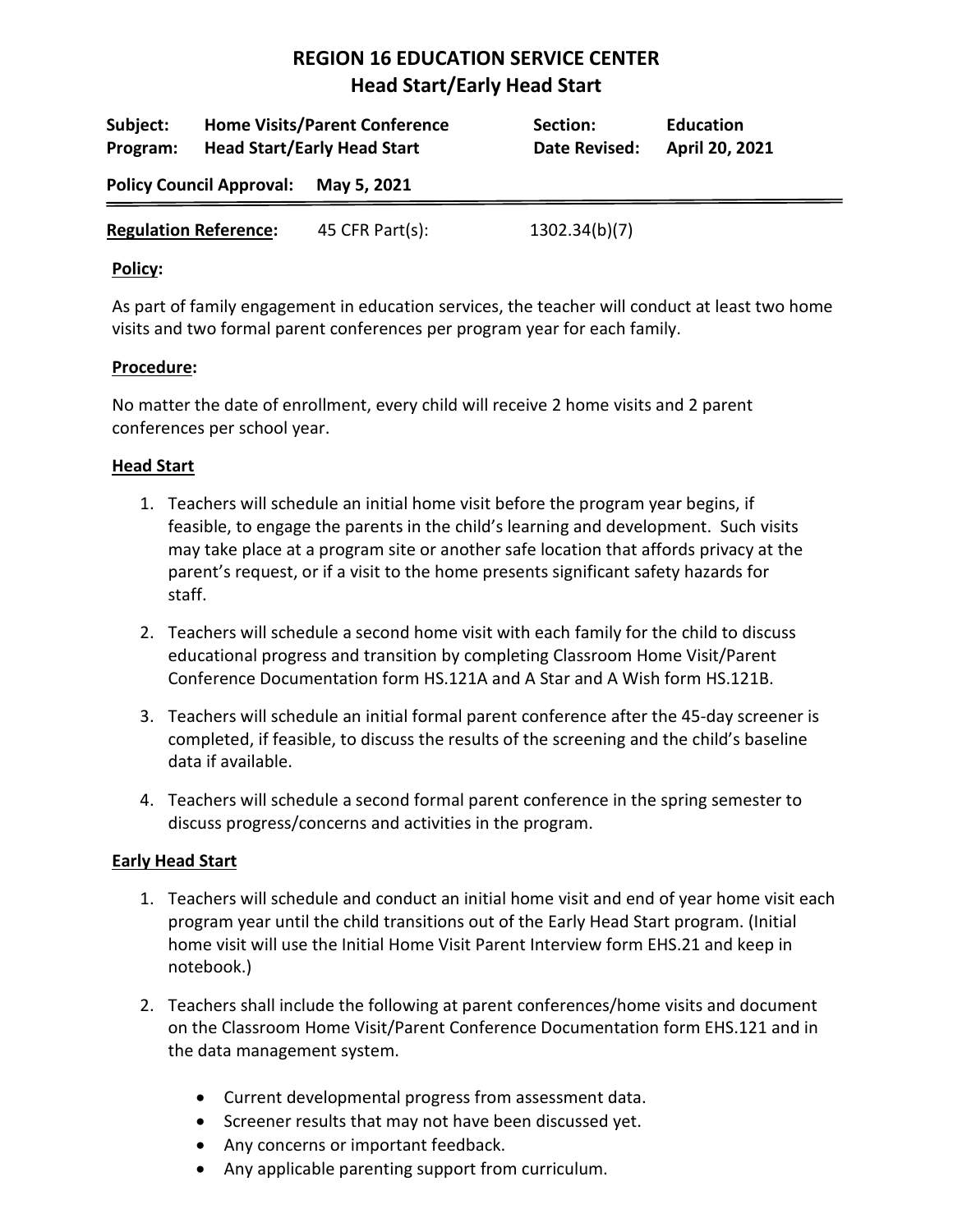| Subject:<br>Program:                       | <b>Learning Centers</b> | <b>Head Start/Early Head Start</b> | Section:<br>Date Revised: | <b>Education</b><br><b>February 12, 2020</b> |
|--------------------------------------------|-------------------------|------------------------------------|---------------------------|----------------------------------------------|
| Policy Council Approval: February 19, 2020 |                         |                                    |                           |                                              |
| <b>Regulation Reference:</b>               |                         | 45 CFR Part(s):                    | 1302.31(d)                |                                              |

#### **Policy:**

Classrooms will be organized to include the following suggested learning centers: Math and Science, Pretend and Learn, Construction, Writing, Creativity Center, ABC, and Library/Listening.

#### **Procedure:**

#### **Establishing Learning Center Areas:**

- 1. The learning center area will be clearly defined through placement of furniture and dividers.
- 2. Learning center areas will be labeled with appropriate words, pictures, and/or symbols and labels should be at children's eye level.
- 3. The arrangement of work and play areas should make maximum use of the space available and should creatively take into account any fixed features or special limitations of the room. Teachers will be aware of potential hazards, such as heating units or electrical outlets, when arranging furniture or displaying paper materials.
- 4. Noisy centers will be located away from quiet centers whenever possible.
- 5. Materials will be stored in an orderly fashion and accessible in order to promote independence.
- 6. All centers will have an adequate variety of materials and materials will be rotated regularly to stimulate interest.
- 7. Materials not intended for free access will be stored out of children's reach or in locked cabinets, rather than on open shelves.
- 8. Materials will be checked regularly to be sure they are in good repair. Teaching staff will make simple repairs; more extensive repair needs will be reported to the center principal and/or education specialist.
- 9. The arrangement of learning centers will not leave large, open spaces that invite running in the classroom.
- 10. Flow of traffic in the classroom will be observed carefully and adaptations in room arrangement made as needed.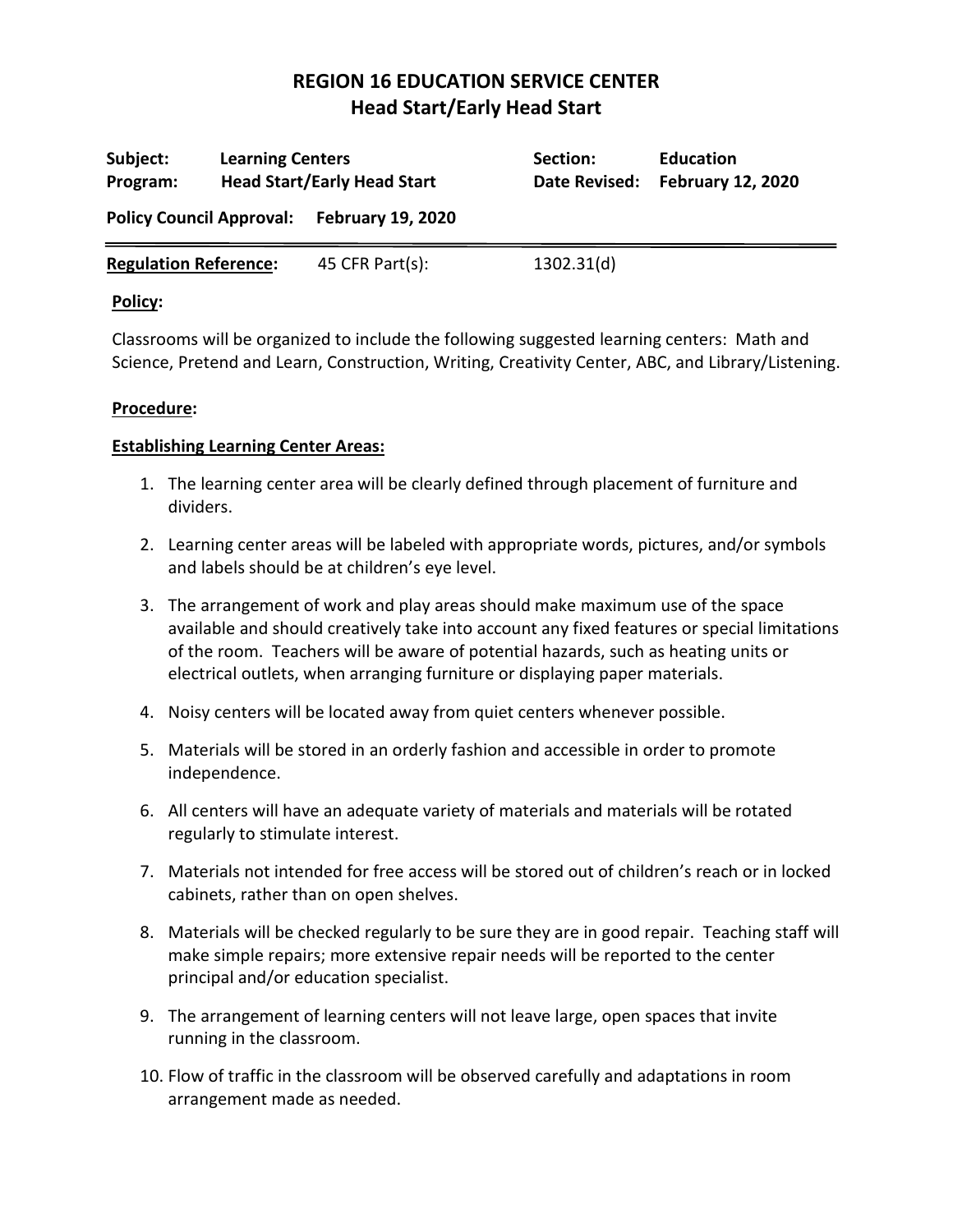- 11. Boys and girls will receive equal encouragement to use all learning centers without gender stereotyping.
- 12. Management systems are in place in order for students to experience maximum learning and classroom success.

### **Using Learning Centers:**

- 1. The daily schedule will provide as much time as possible for children to use the learning centers. Learning centers are most effective when children are given generous blocks of time during which to use these work/play areas. The daily schedule will allow for a minimum of 45 minutes for learning center use, and it is conceivable that children might work productively in centers for as long as 90 minutes. Children will be allowed the time and support to finish the activities they begin and when ready, allowed to move into another learning center and select another activity.
- 2. Teacher introduces, describes, or models opportunities and expectations available before going to centers, (e.g.) demonstrate how to use a new center activity, review existing activities/materials).
- 3. The teacher will circulate and interact during learning center time to provide guidance, enrichment, and language development. **This availability to children will ensure meeting individual child needs and a time to observe and document the progress of the children.**

#### **CONSIDERATIONS FOR SPECIFIC LEARNING CENTERS**

#### **Library/Listening:**

- 1. The Library/Listening center should be a, quiet place for children to read and explore books and stories. This center will include adequate space for book browsing by small groups or individuals. The center will provide a comfortable and pleasant atmosphere.
- 2. The Library/Listening center should contain a selection of carefully chosen sturdy books with a variety of stories, attractive illustrations, and simple, familiar plots. These should be chosen from the best of books available for young children and should include some books that are so familiar the children can "read" them, as well as less familiar ones. The selection should include books of different genres and those that contain characters from and information on the cultures of the children included in the group, as well as children's books written by authors who are of the same culture as children in the group.
- 3. Books will be neatly displayed, with covers visible to facilitate easy identification and selection. Books displayed will be rotated periodically to encourage interest.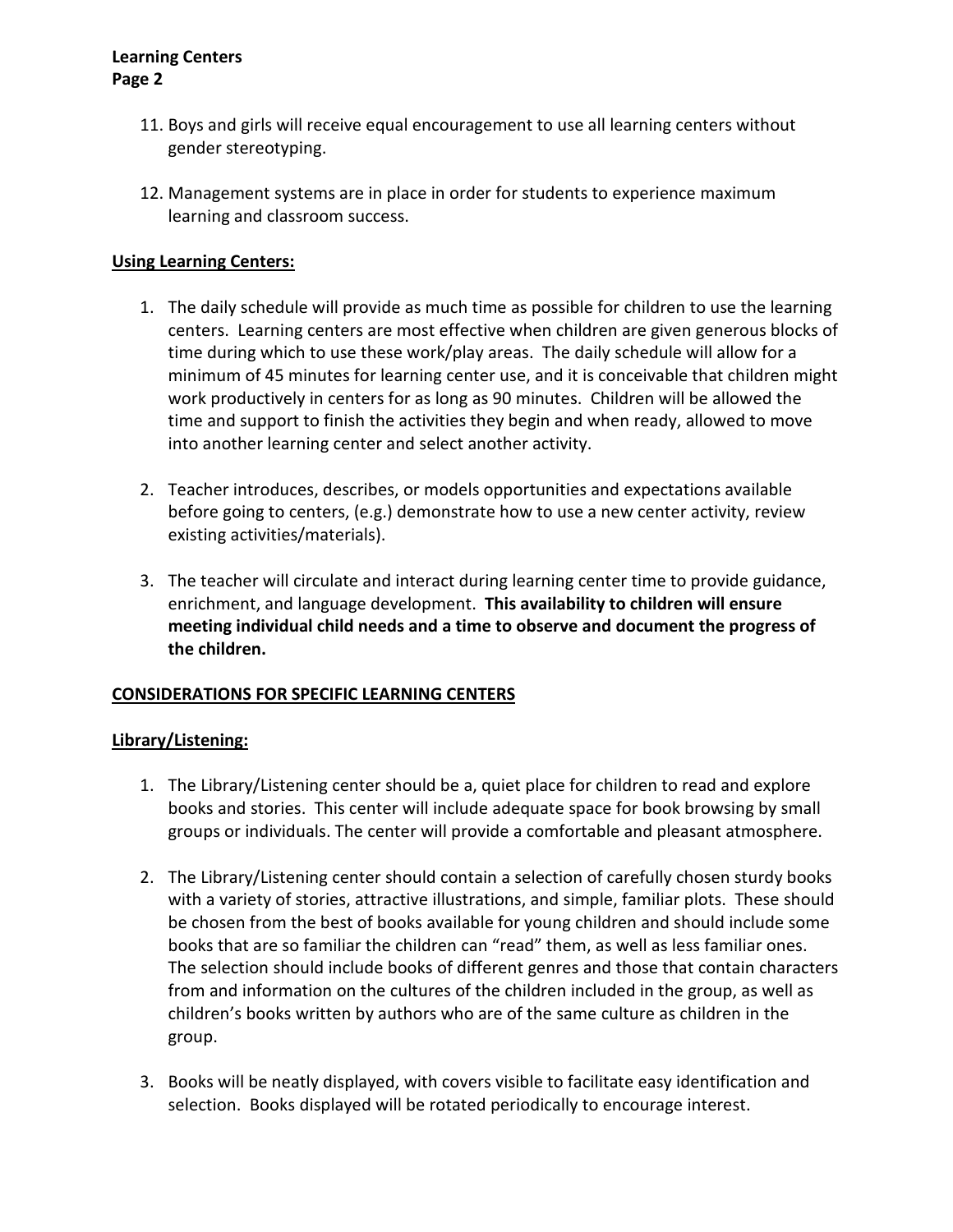- 4. Permanent book collections are provided for each classroom, and additional books are available for checkout from the school/center and local public libraries.
- 5. The books on display will be read and used with the children to stimulate interest and independent book handling.
- 6. The Library and Listening center may share resources as children select books with stories on CDs or tapes that the children can listen to as they look at the books. Puppets and a puppet theater may also be available as children choose to act out stories.
- 7. Each classroom may have a CD player, tape recorder, headsets, and a selection of tapes and CD's, which will include both stories and musical experiences.

### **Construction Center:**

- 1. In the Construction center children explore and learn spatial and mathematical concepts and build their own settings in which to pretend. Teachers should suggest activities that integrate themes, materials and/or props.
- 2. Adequate floor space must be provided for the construction center.
- 3. The Construction center will include wooden unit blocks, block accessories (people, animals, transportation toys, traffic signs) and sturdy materials such as packing material, rug samples, spools, along with books, maps, and writing materials and other unusual finds with construction potential.
- 4. Orderly storage space and labels for blocks and block accessories will be provided to support independent access and to enhance the learning potential at cleanup time.
- 5. Theme books and appropriate writing materials will be available for student use.

#### **Math/Science Center:**

- 1. Materials in the Math/Science center should allow children to develop small muscles and fine motor skills; eye-hand coordination; number, color, and spatial concepts; and problem-solving skills.
- 2. The Math/Science center should always contain a large variety of items, which invite investigation and experimentation. These items will be rotated regularly to stimulate children's interest and exploration, and may include items related to themes or seasons, in addition to basic items.
- 3. Materials that might be used in this center are various types of measuring devices, clocks, timers, non-breakable thermometers, large magnets, magnifying glasses, scales, stethoscope, binoculars, globe, and related books and writing materials.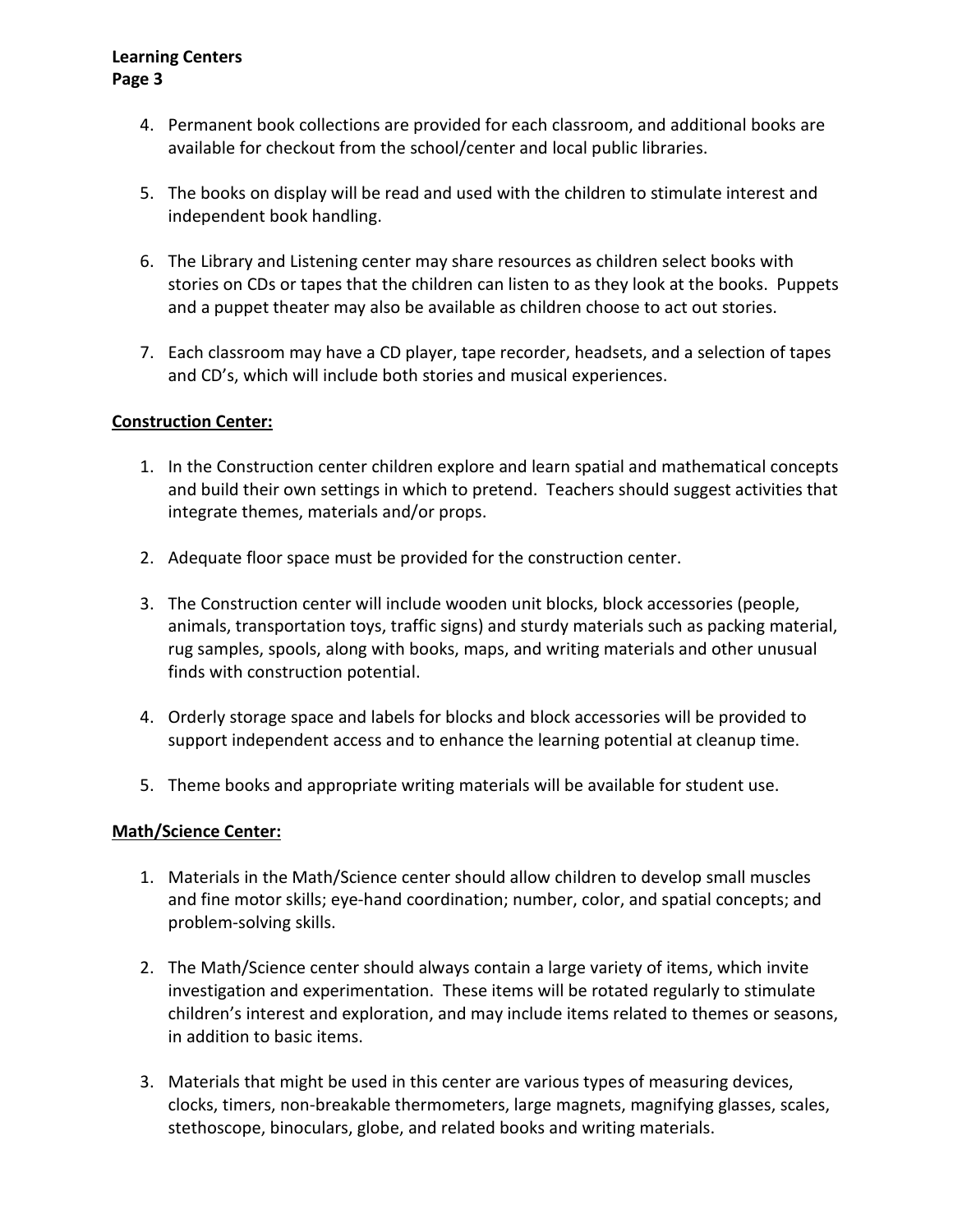- 4. The sand/water table with accessories may be located near the Math/Science center.
- 5. Theme books and appropriate writing materials will be available for student use.

#### **Pretend and Learn Center:**

- 1. The goal for the pretend and learn center is to provide opportunities for children to learn about occupations, their community, and cultures of the world.
- 2. The pretend and learn center will include items, such as:
	- a. Furnishings that simulate a home
	- b. Other settings for exploration might include, stores, medical or dental offices, post offices, vet clinics, emergency responder settings (hospital, fire station, police station, ambulance). Settings should be linked to the themes found in adopted curriculum. Dress up clothes or costumes, associated with a variety of occupations and circumstances may be included in this center.
	- c. When being used, the dolls and doll clothes must be kept clean. The children should be allowed to bathe the dolls and wash the doll clothes when they are dirty.
	- d. Theme books and appropriate writing materials

## **Creativity Center**

- 1. The Creativity Center should contain a variety of materials that children can use for creative expression and that foster independent participation.The activities should be supported by using the following materials: painting, drawing, collage, clay, play dough and construction. Teacher should provide guidance however this center is also the place where students explore the use of glue, scissors, and other art supplies independently**.**
- 2. Materials should be labeled, stored and available so that children can use them as independently as possible.
- 3. The Creativity Center should be near a water source if possible.
- 4. The Creativity Center will include a variety of surfaces on which to paint, draw, or glue such as various types and colors of paper, such as "paper" bark from trees, smooth stones, etc.
- 5. A variety of items that the children can manipulate will include paints, finger-paints, pencils, crayons, washable markers, colored pencils, scissors, and chalk. **Coloring sheets or black-line masters are not acceptable.**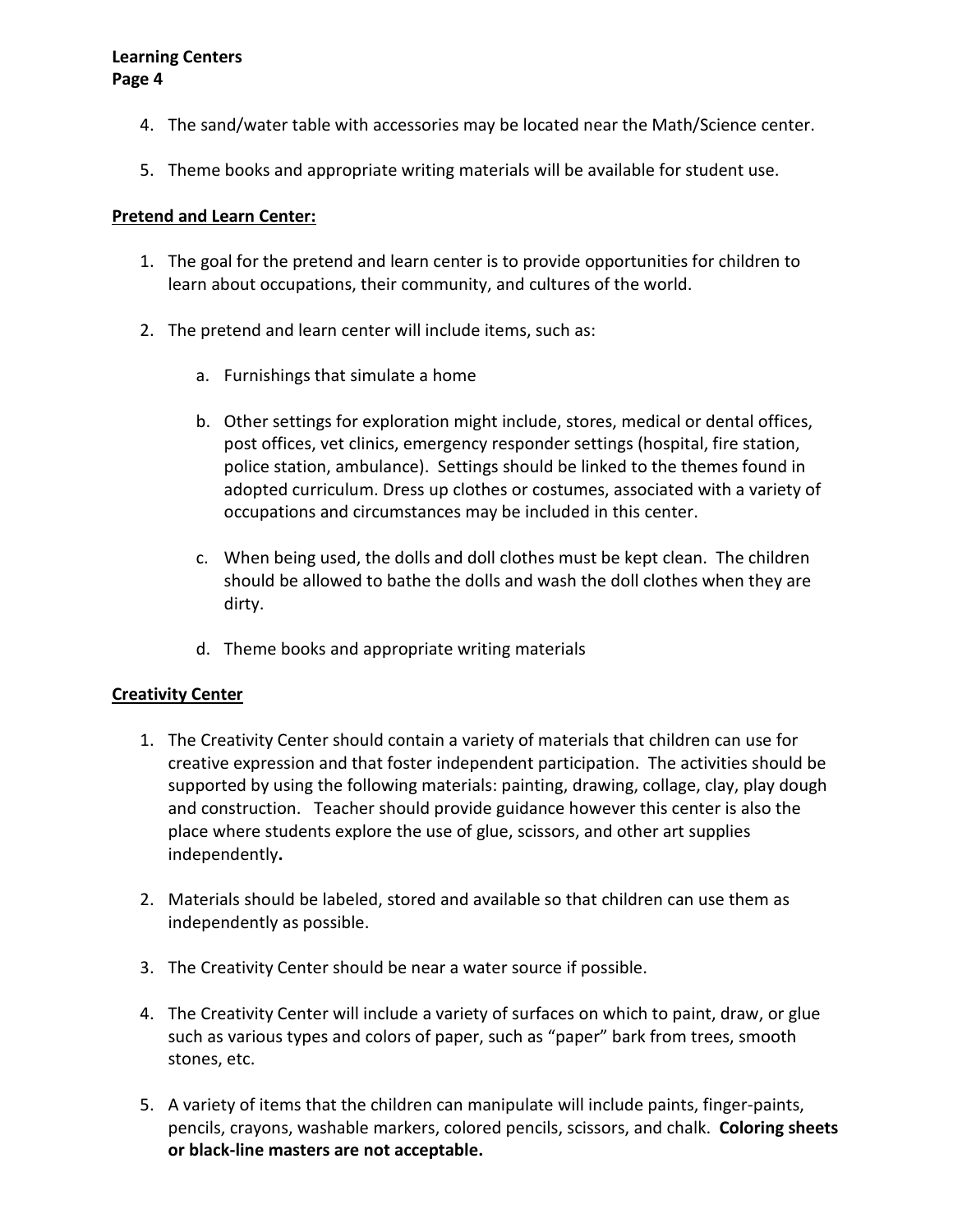- 6. Children's artwork should be displayed at their eye level, when possible.
- 7. The creative process, not the outcome, should be the focus of the activity.
- 8. Theme books and appropriate writing materials will be available for children's use.

#### **Writing Center:**

- 1. The writing center will include a variety of writing materials, such as, pencils, markers, paper, pens, stationary, chalk/white boards, envelopes, clip boards, scissors, and tape. Writing experiences should be encouraged by placing writing supplies in all learning center areas. In addition to guided journal writing, journals could be added to this center.
- 2. Children's names, vocabulary words, environmental print and other writing models should be available to students in the writing center
- 3. Books will be available for children's use.

#### **ABC Center:**

- 1. The ABC Center provides opportunities for children to identify, write, organize, and manipulate letter and sounds.
- 2. ABC Center will include a variety of materials such as, alphabet stamps, magnetic letters, magna doodles, markers and dry erase boards, chalk, and chalk boards.
- 3. Books will be available for children's use.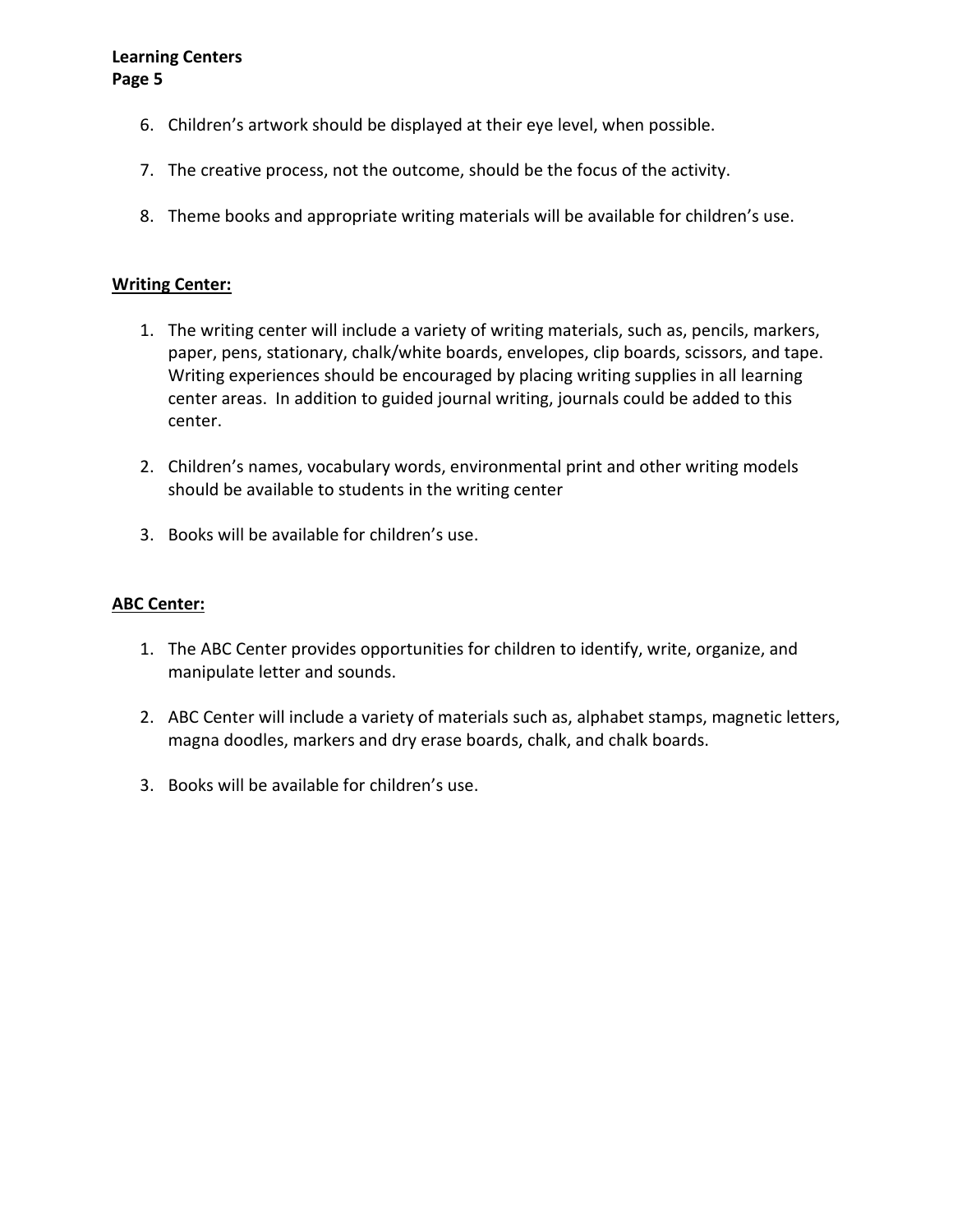| Subject:<br>Program:            | <b>Lesson Plans</b><br><b>Head Start/Early Head Start</b> |                 | Section:<br>Date Revised:  | <b>Education</b><br>April 20, 2021 |
|---------------------------------|-----------------------------------------------------------|-----------------|----------------------------|------------------------------------|
| <b>Policy Council Approval:</b> |                                                           | May 5, 2021     |                            |                                    |
| <b>Regulation Reference:</b>    |                                                           | 45 CFR Part(s): | 1302.31(b)(ii), 1302.31(c) |                                    |

#### **Policy:**

Teaching practices will focus on promoting growth in the developmental progressions described in the Head Start Early Learning Outcomes Framework: Ages Birth to Five by direct planning of organized activities, schedules, and lesson plans.

### **Procedure:**

- 1. Must include developmentally appropriate learning experiences in language, literacy, social emotional learning, math, science, social studies, creative arts, and physical development.
- 2. Should include both teacher directed and child-initiated activities.
- 3. Must include opportunities for individual, small group, large group, quiet learning activities, and the utilization of the 7 super learning centers (creative station, pretend and learn, math and science, construction, writing, library, and ABC).
- 4. Will include higher-level vocabulary and higher-level questioning related to curriculum.
- 5. Planned and purposeful transitions must be included and utilized.
- 6. Instructional plans will reflect the use of activities, strategies, and materials from the state adopted curriculum, 80% of the time.
- 7. Lesson plans are expected to be sent to the Education Specialist the week prior to instruction.

#### **Head Start/Early Head Start Lesson Plans:**

- 1. Each teaching team will develop a weekly lesson plan, that focuses on achieving progress outlined in the Head Start Early Learning Outcomes Framework: Ages Birth to Five.
- 2. Weekly lesson plans should include skills from the ongoing assessment instrument and should be developmentally appropriate.
- 3. Based on each child's individual development, teachers will incorporate activities to support child's need within the lesson plan.
- 4. Current lesson plans should be available in the classroom and available for viewing.
- 5. Lesson plans will be submitted to the Head Start Education Specialist, or Head Start Early Childhood Principal on a weekly basis. EHS: Lesson plans must always be current and posted.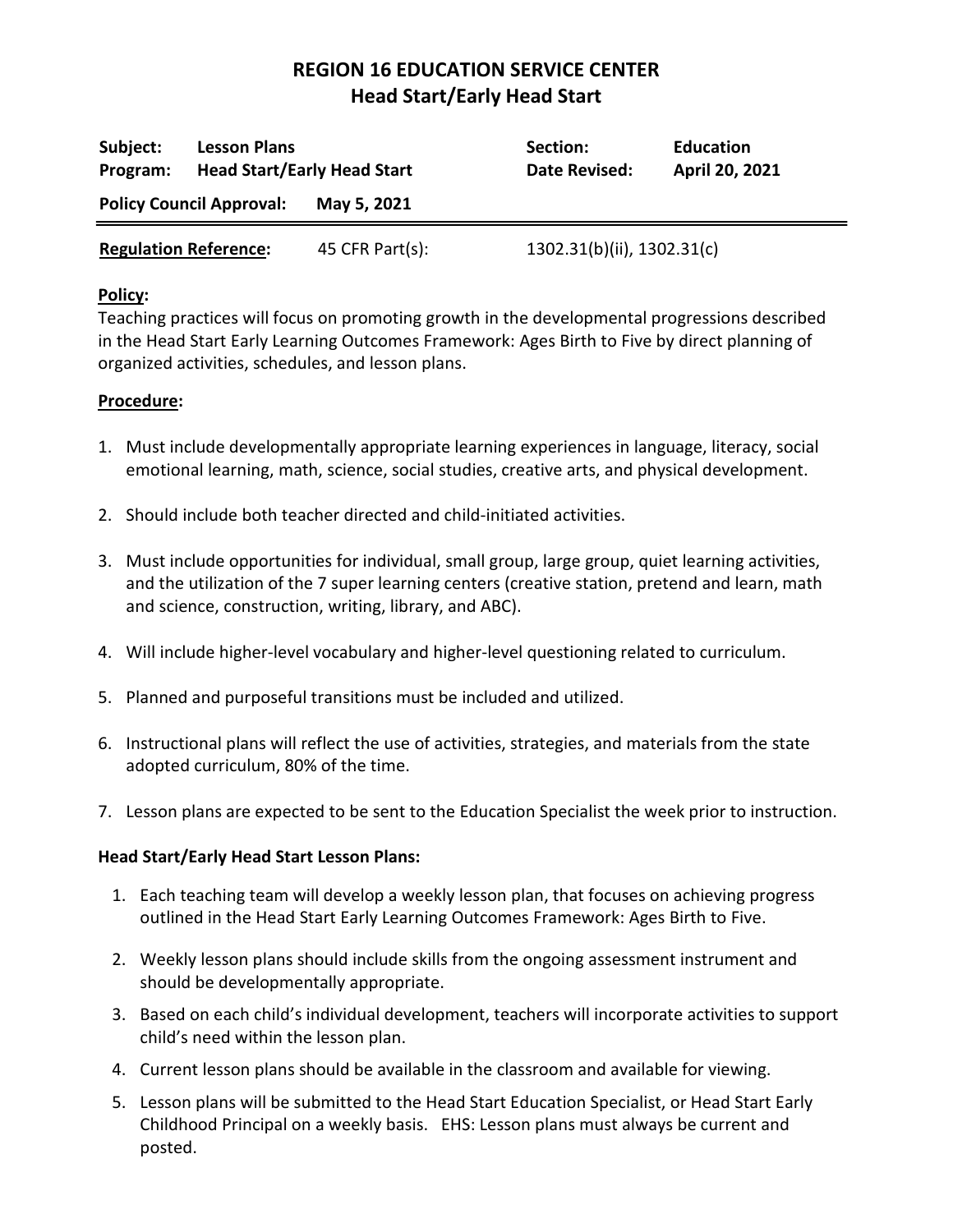## **Lesson Plans Page 2**

6. For a preschool age dual language learner, lesson plans include teaching practices that focus on both English language acquisition and the continued development of the home language.

### **Head Start/Early Head Start Procedure for the Home-Based Lesson Plans:**

- 1. The Home Educator will follow the home lesson process of the Parents as Teachers curriculum by addressing the three key areas of parent-child interaction, child development and family well-being.
- 2. Home Educators will be trained and certified using the Parents as Teachers Foundational curriculum and the 3-K curriculum.
- 3. Individualization based on available screenings, ongoing assessment, developmental need, and parent input will be used to develop lesson plans.
- 4. Home Educators will begin lessons by completing the Foundational Personal Visits with families.
- 5. Once the Foundational Personal Visits have been completed, the Home Educator will continue lessons using Persona Visit Guides.
- 6. The Home Educator will enter all documentation weekly in the online documentation system used by the program.
- 7. Lesson plans will be monitored by the Home-Based Coach.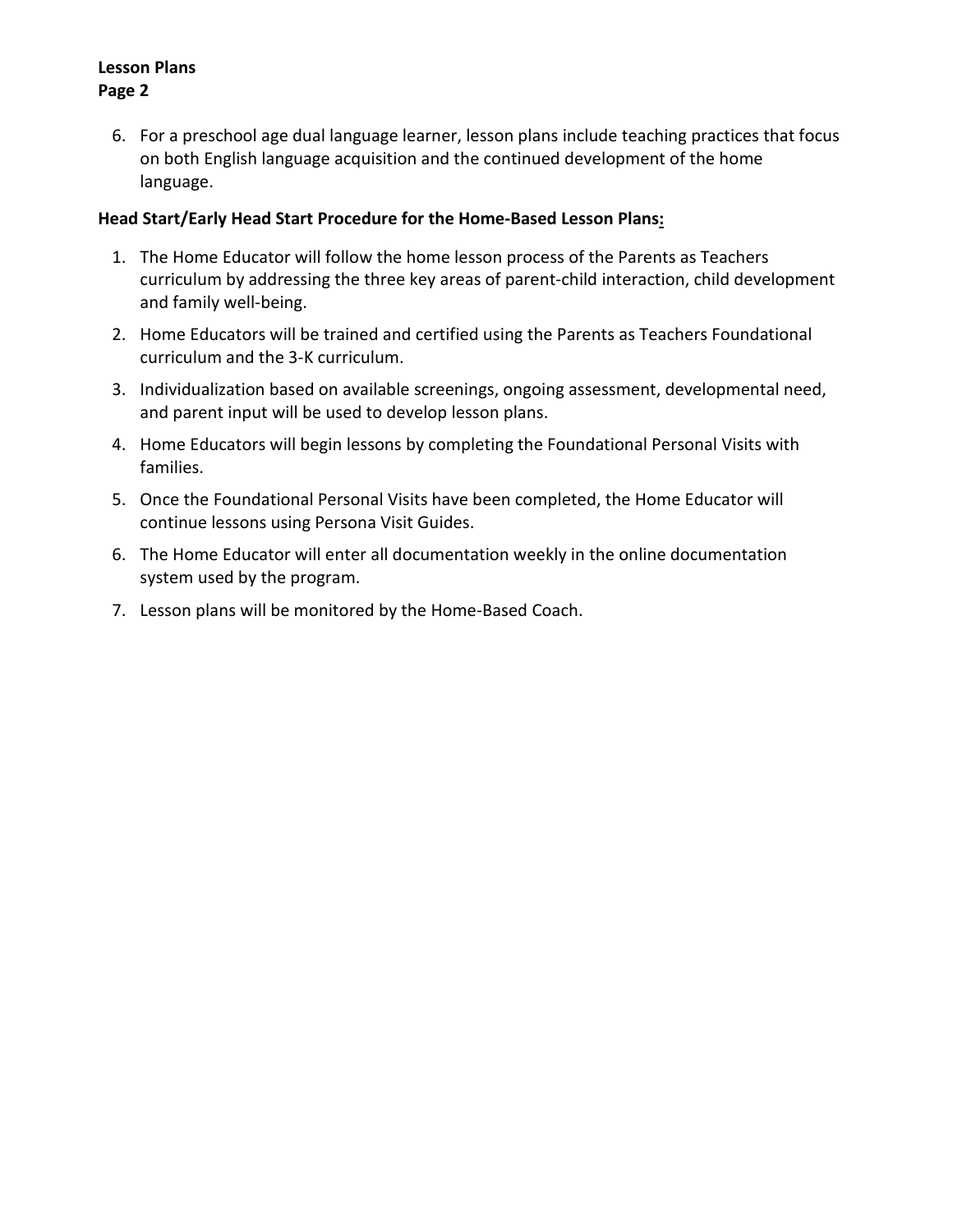| Subject:                             | Program: Head Start/Early Head Start | <b>Materials and Space for Learning</b> | Section:<br>Date Revised: | <b>Education</b><br>April 21, 2021 |
|--------------------------------------|--------------------------------------|-----------------------------------------|---------------------------|------------------------------------|
| Policy Council Approval: May 5, 2021 |                                      |                                         |                           |                                    |
| <b>Regulation Reference:</b>         |                                      | 45 CFR Part $(s)$ :                     | 1302.31(d)                |                                    |

## **Policy:**

To support the curriculum and learning environment, Head Start and Early Head Start must provide age-appropriate equipment, materials, supplies, functional space, and physical space for indoor and outdoor environments. Equipment, supplies, materials, and space must be accessible to children with disabilities with allowable accommodations.

- 1. Supplies, materials, equipment, and learning environment must be changed intentionally and periodically to support children's interests, development, and learning.
- 2. Teaching staff will report broken, missing, or needed items in writing to the Coordinated Services Specialist, Education Specialist, Early Childhood Principal, or Director.
- 3. The Coordinated Services Specialist, Education Specialist, Early Childhood Principal, or Director will notify the Education Coordinator.
- 4. Equipment, toys, and furniture must be stored in a safe and orderly fashion when not in use.
- 5. Materials not intended for free access will be stored out of children's reach rather than on open shelves or turned shelves.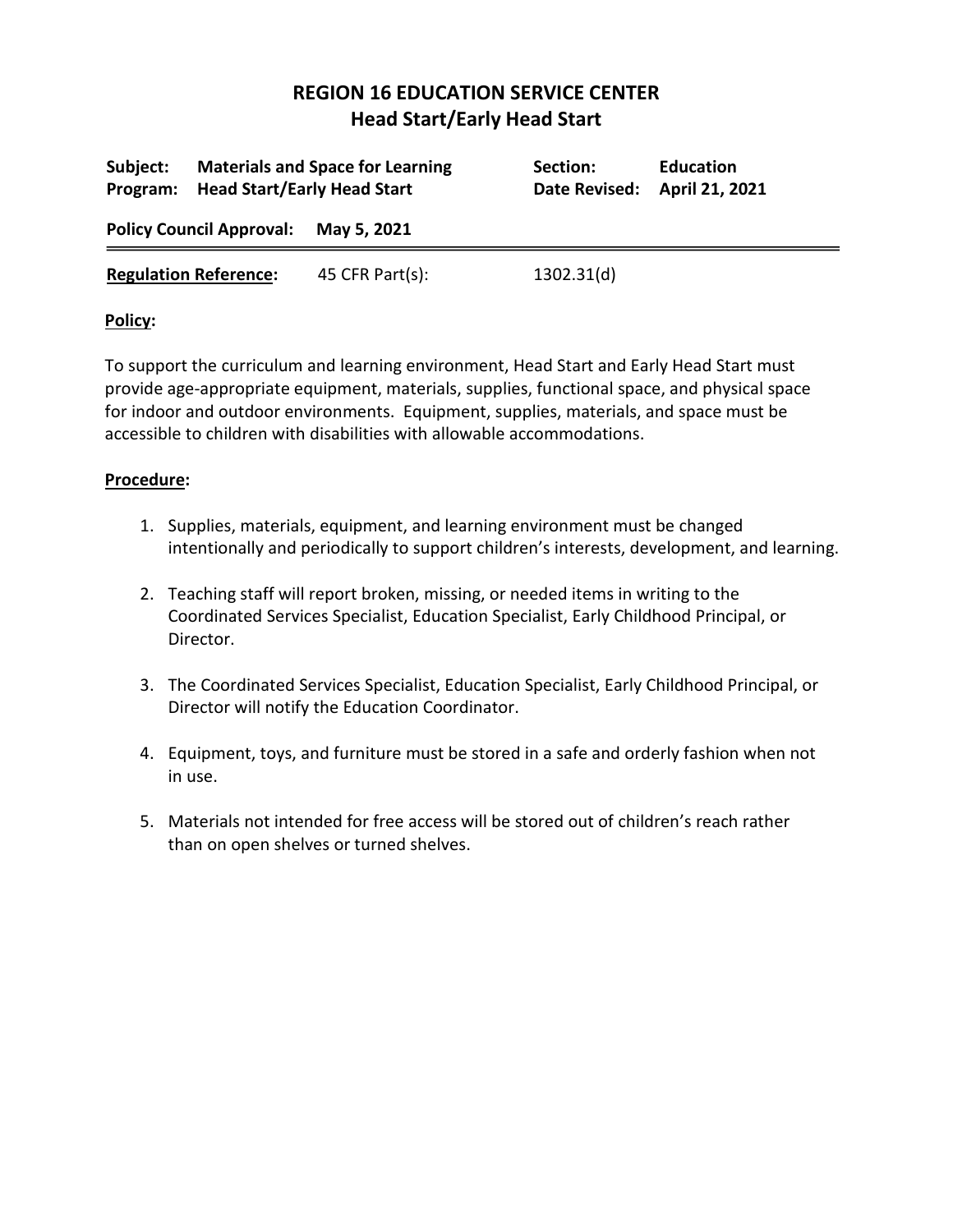| Subject:<br>Program:            | <b>Ongoing Assessment</b> | <b>Head Start/Early Head Start</b> | Section:<br><b>Date Revised:</b> | <b>Education</b><br>April 20, 2021 |
|---------------------------------|---------------------------|------------------------------------|----------------------------------|------------------------------------|
| <b>Policy Council Approval:</b> |                           | May 5, 2021                        |                                  |                                    |
| <b>Regulation Reference:</b>    |                           | 45 CFR Part(s):                    | 1302.33(b)                       |                                    |

## **Policy:**

Ongoing observations and assessments will be conducted for each child to provide ongoing information to evaluate the child's developmental level and progress in outcomes aligned to the goals described in the Head Start Early Learning Child Outcomes Framework: Birth to Five

- Observations and assessments will be used to determine a child's strengths and needs, inform, and adjust strategies to better support individualized learning and improve teaching practices in center based and improve home visit strategies with parents in home-based models.
- Classroom staff or home educators will actively observe and record, in an on-going manner, all children by using a standardized, structured ongoing assessment. (Head Start will also utilize student portfolios)
- If a program serves a child who speaks a language other than English, a program must use qualified bilingual staff contractor or consultant to:
	- a. Assess language skills in English and in child's home language
	- b. Conduct screenings and assessments for domains other than language skills in the language or languages that best capture the child's development skills
	- c. Ensure those conducting the screening or assessment know and understand the child's language and culture and have sufficient skill level in the child's home language to accurately administer screening or assessment
	- d. If a program serves a child who speaks a language other than English, and no one is able to test in their language a program must use an interpreter with a qualified staff member/parent to conduct screening and assessments
	- e. If a program serves a child who speaks a language other than English and can demonstrate that there is not a qualified bilingual staff person or interpreter, then screenings and assessment may be conducted in English. In such case, a program must also gather and use other information including structured observations over time and information gathered in a child's home language from the family.
- The teacher/home educator will discuss the child's learning progress throughout the year; the teacher will conduct 2 formal parent conferences and 2 formal home visits a year to discuss progress on the school readiness goals.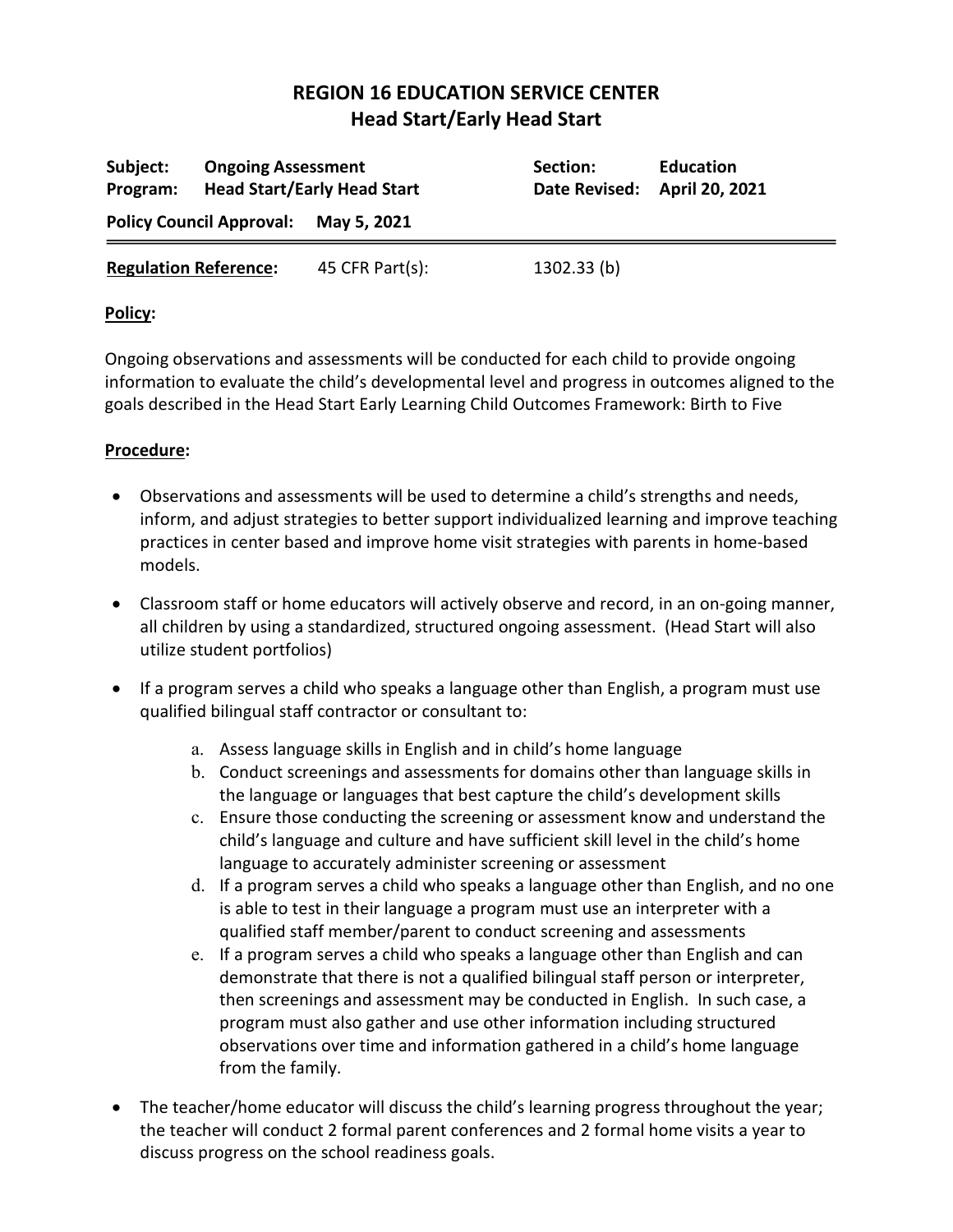## **Ongoing Assessment Page 2**

## **Early Head Start**

Individual student progress will be documented weekly in the areas of:

- Social Emotional
- Physical
- Cognitive
- Language
- Literacy
- Math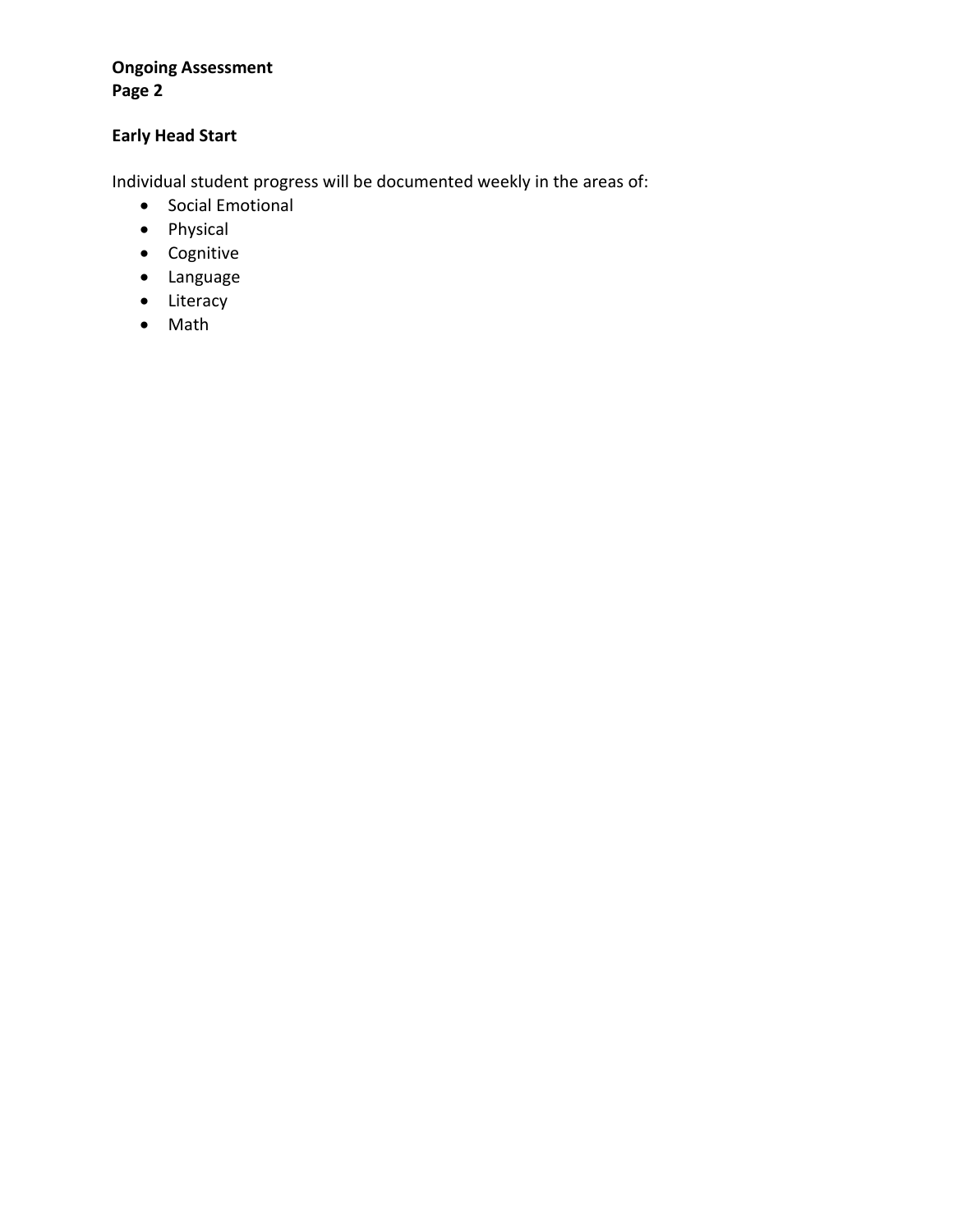| Subject:<br>Program:         | <b>Outdoor Play and Materials</b><br><b>Head Start/Early Head Start</b> |                 | Section:<br>Date Revised:        | <b>Education</b><br>April 30, 2020 |
|------------------------------|-------------------------------------------------------------------------|-----------------|----------------------------------|------------------------------------|
|                              | <b>Policy Council Approval:</b>                                         | May 6, 2020     |                                  |                                    |
| <b>Regulation Reference:</b> |                                                                         | 45 CFR Part(s): | $1302.31(c)(2)$ ; 1302.31 (e)(4) |                                    |

#### **Policy:**

In center-based settings, the Head Start program must promote each child's physical development by providing sufficient time, outdoor space, equipment, materials and adult guidance for active play and movement that promotes healthy development and children's skill growth aligned with the Head Start Early Learning Outcomes Framework.

The daily schedule will include outdoor play.

- 1. When inclement weather prohibits outdoor play, the staff will provide gross motor activities in an alternate location.
- 2. Staff will take a first aid kit to the playground during outdoor play. (See Playground Safety.)
- 3. Each day staff & students will return materials to the appropriate storage area.
- 4. Some classroom experiences can be provided in outdoor environments with proper preparation and materials – examples: easel painting, music experiences, snack time, story time, water play, etc. Staff shall promote children's active play by modeling safe use of outdoor materials and equipment while participating in children's activities, as well as supervising and keeping children safe at all times.
- 5. For Head Start children ages three to five, the following items are recommended for use on the playground: jump ropes, balls, tossing games, shovels, buckets and pails, parachute, etc. All materials will be developmentally appropriate for young children.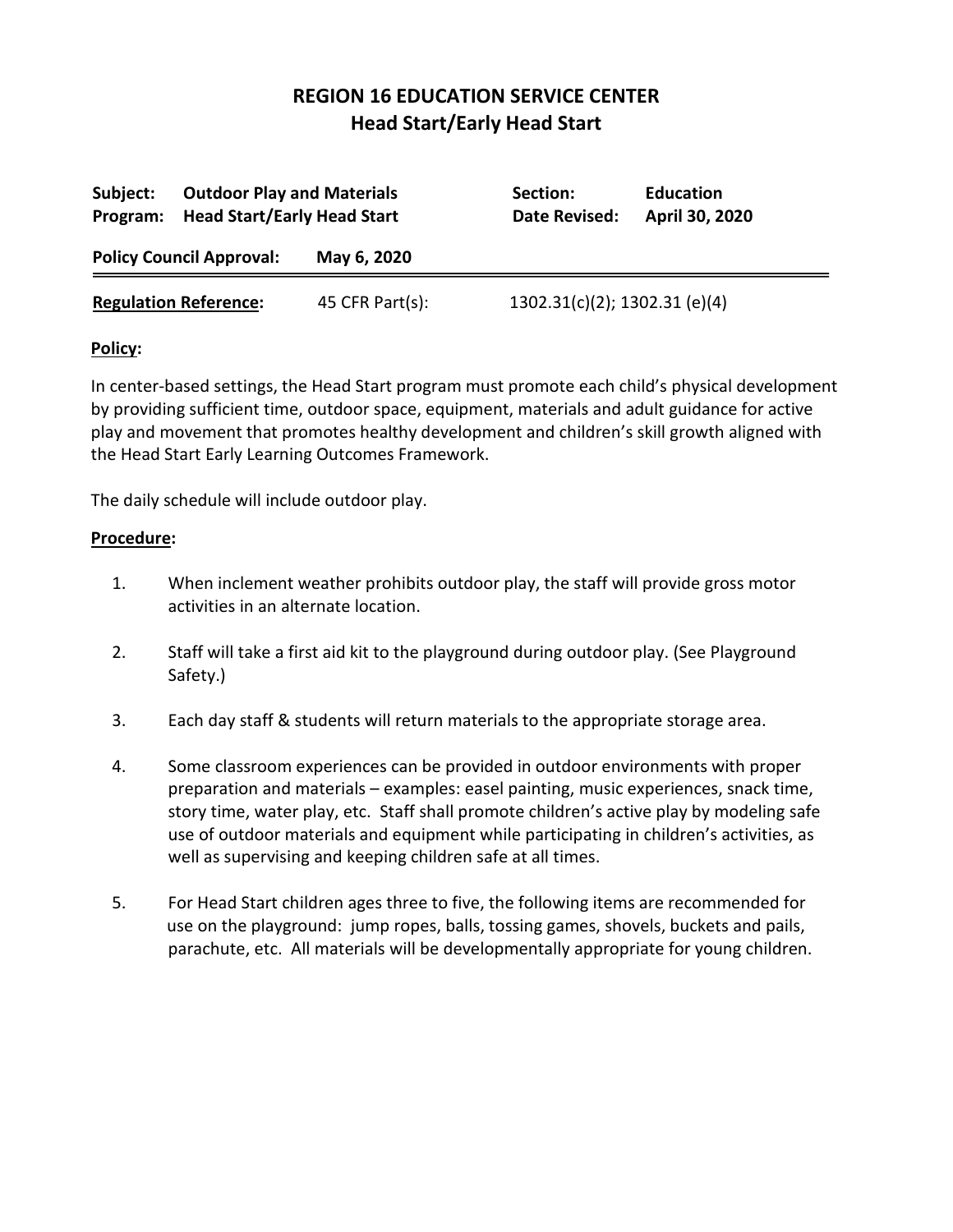| Subject:<br>Program:                                               | <b>Playground Supervision</b><br><b>Head Start/Early Head Start</b> |                                            | Section:<br>Date Revised: | <b>Education</b><br>December 16, 2019 |
|--------------------------------------------------------------------|---------------------------------------------------------------------|--------------------------------------------|---------------------------|---------------------------------------|
| <b>Policy Council Approval:</b><br><b>Governing Body Approval:</b> |                                                                     | <b>February 19, 2020</b><br>March 27, 2020 |                           |                                       |
|                                                                    | <b>Regulation Reference:</b>                                        | 45 CFR Part(s):                            | 1302.31(c)(d)             |                                       |

## **Policy:**

Head Start/Early Head Start staff will provide active supervision to ensure the safety of Head Start/Early Head Start children while on the playground. All staff will follow procedures as outlined in the Significant Incident Reporting policy.

- 1. Required Head Start/Early Head Start child/staff ratios will be maintained on the playground.
- 2. Head Start/Early Head Start staff and/or parent volunteers will guide outdoor play.
- 3. Head Start/Early Head Start staff and/or parent volunteers will station themselves around the playground where children will always be within their field of vision. i.e., zoning.
- 4. Head Start/Early Head Start staff will receive training and will remain current in First Aid and pediatric CPR techniques.
- 5. While on the playground, Head Start/Early Head Start staff members will carry first aid kits, at least one per classroom. The Head Start/Early Head Start first aid kit will contain the following items:
	- a. Latex gloves,
	- b. Non-sterile gauze pads,
	- c. Assorted Band-Aids,
	- d. Micro shield (for CPR),
	- e. Facial tissues,
	- f. Roll of adhesive tape, and
	- g. Anti-septic towelettes.
	- h. Emergency Notebooks (Early Head Start Only)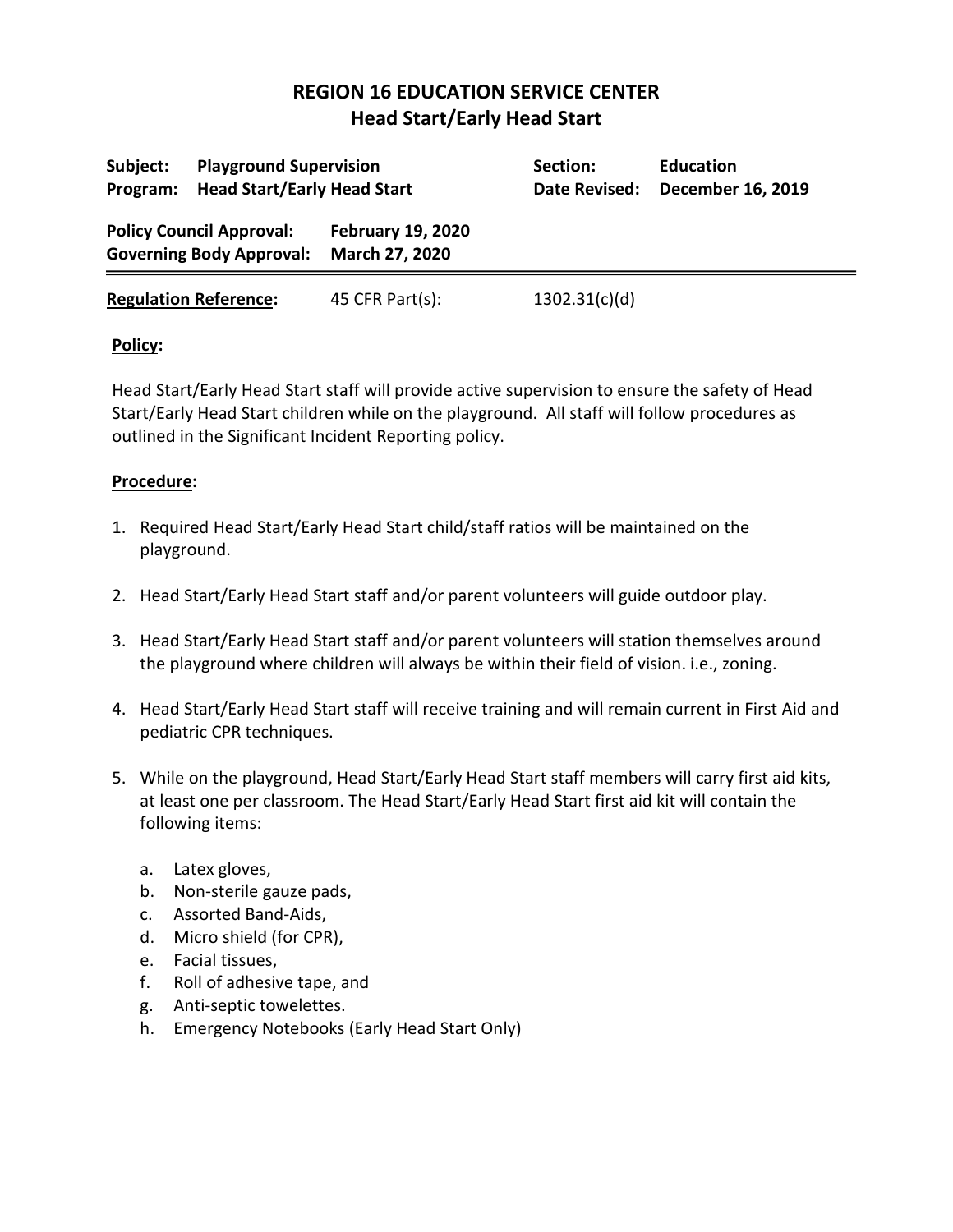| <b>Portfolios</b><br>Subject:<br><b>Head Start</b><br>Program: |  | Section:<br>Date Revised: | <b>Education</b><br>April 20, 2021 |  |
|----------------------------------------------------------------|--|---------------------------|------------------------------------|--|
| <b>Policy Council Approval:</b>                                |  | May 5, 2021               |                                    |  |
| <b>Regulation Reference:</b>                                   |  | 45 CFR Part $(s)$ :       | 1302.33 (b) (1-2), 1304.31(b)      |  |

## **Policy:**

A program must conduct standardized and structured assessments, which may be observationbased or direct for each child that provide ongoing information to evaluate the child's developmental level and progress in outcomes aligned to the goals described in the Head Start Early Learning Outcomes Framework.

## **Procedure:**

- 1. Teachers will construct and update a portfolio for each child enrolled.
- 2. The following items will be included:
	- a. Monthly creative art samples (drawings, paintings, collages)
	- b. Monthly child writing samples
	- c. Self-portrait (4 times a year)
	- d. Child name writing samples (4 times a year)
	- e. Monthly written dictation of child's picture/writing.

Other items that may be included, but not limited to:

- Anecdotal records
- Children Learning Institute (CLI) data reports
- A Star and a Wish" form HS.121(B)
- 3. All portfolio items will include the child's name and date the work was done.
- 4. The teacher will use the portfolio as documentation of ongoing assessment and may share with parents, throughout the year
- 5. At the end of the year, the teacher will present the portfolio, and transition folder to the parents.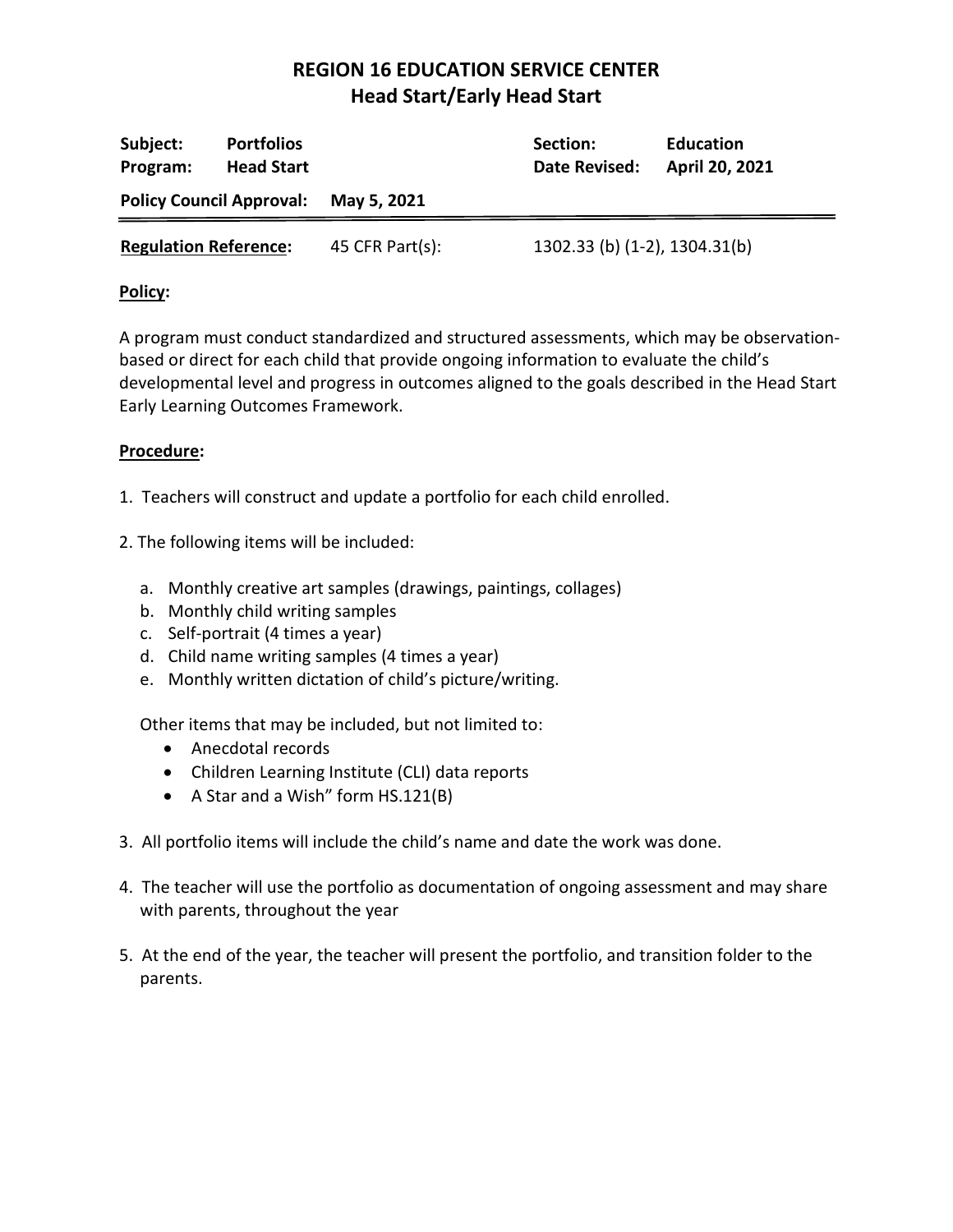| Subject:                     | <b>Supply Request</b><br>Program: Head Start/Early Head Start |                 | Section:<br>Date Revised: April 20, 2011 | <b>Education</b> |
|------------------------------|---------------------------------------------------------------|-----------------|------------------------------------------|------------------|
|                              | Policy Council Approval: May 5, 2021                          |                 |                                          |                  |
| <b>Regulation Reference:</b> |                                                               | 45 CFR Part(s): | 1302.31(d)                               |                  |

### **Policy:**

To ensure that classrooms are adequately and appropriately furnished, supplies will be ordered during the year, as funds allow.

### **Procedure:**

### **HEAD START**

- 1. Head Start teachers may request supplies, as needed through the Education Specialist or Early Childhood Principal.
- 2. The Education Coordinator will review and determine whether the request can be fulfilled based on the appropriateness, cost, and feasibility of the request.
- 3. Requests for items not on the approved Head Start classroom lists must be submitted in writing to the Education Specialist. Staff at the Cleveland and Nelson Street Centers must submit the written request to the Early Childhood Principal.
- 4. The request must contain the following:
	- name of teacher and school/center
	- item requested
	- brief explanation of how and why the item will be used in the classroom
	- justification information indicated

#### **EARLY HEAD START**

- 1. Early Head Start teachers may request age-appropriate approved items in writing. Specific items must include:
	- company name
	- product name
	- item number
	- teacher name
	- school/center
	- and justification for need
- 2. The Education Coordinator along with the Coordinated Services Specialist and staff member in charge of inventory will review and determine whether the request can be fulfilled based on the appropriateness, cost, and feasibility of the request.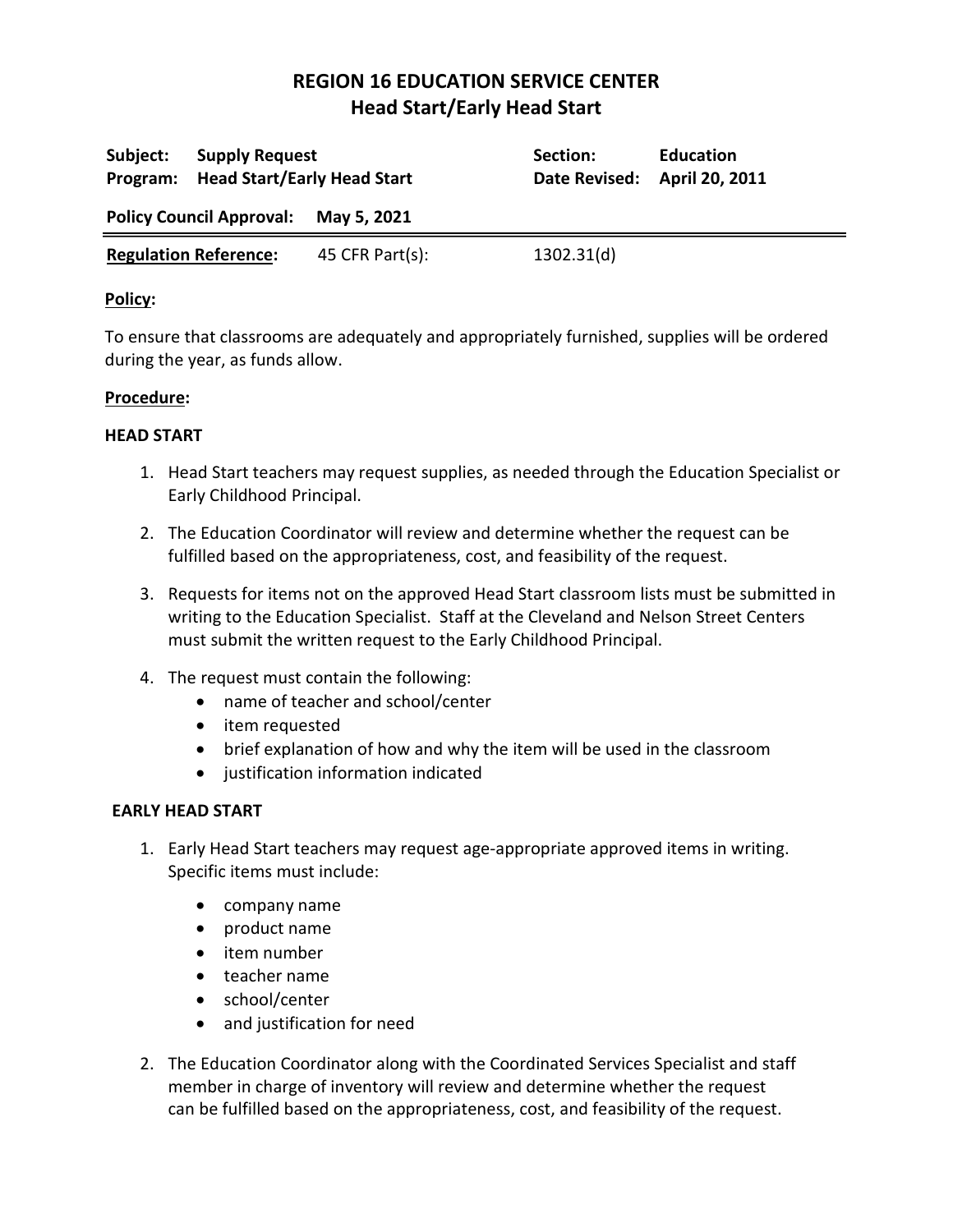| Subject:<br>Program:            | <b>Transition Training</b><br><b>Head Start/Early Head Start</b> |                 | Section:<br>Date Revised:    | <b>Education</b><br>April 20, 2021 |
|---------------------------------|------------------------------------------------------------------|-----------------|------------------------------|------------------------------------|
| <b>Policy Council Approval:</b> |                                                                  | May 5, 2021     |                              |                                    |
| <b>Regulation Reference:</b>    |                                                                  | 45 CFR Part(s): | 1302.70(a), 1302.71, 1302.72 |                                    |

## **Policy:**

Designated staff from each Head Start/Early Head Start site will attend training on transition into and out of the Head Start and Early Head Start program annually.

- 1. The Early Childhood Principal and Education Specialists in conjunction with the administrative team and other specialists will establish the transition training schedule and format.
- 2. The Early Childhood Principal and Education Specialists will be responsible for consultants, agendas, handouts, registrations and evaluations for training on transition.
- 3. In the spring, staff will receive transition packets to distribute to Head Start parents at the final home visit. The packets will include the following:
	- a. "Journey to a Successful Education" form (I-HS.23) A Parent's Guide to Transition
	- b. A calendar of summer activities
	- c. Receipt of Transition Folder form (I-HS.13)
	- d. Information to prepare parents to exercise their rights and responsibilities concerning the education of their children in the school setting. (FERPA)
- 4. Family Service Assistant will let parent know that the Child Health Summary and details are available upon request.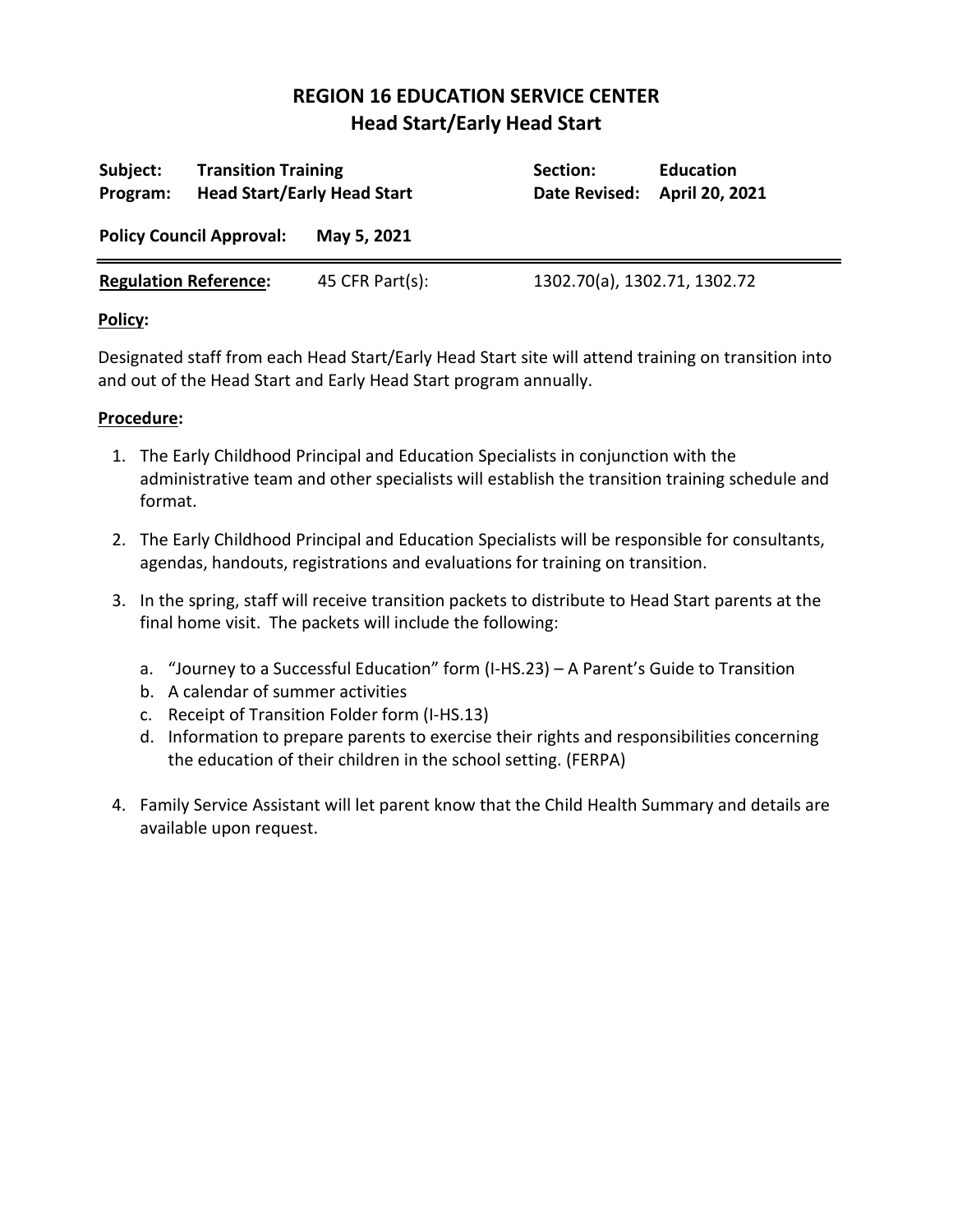| Subject:<br>Program:         | <b>Early Head Start</b>         | <b>Transitioning out of the EHS Program</b> | Section:<br>Date Revised: | <b>Education</b><br>April 20, 2021 |
|------------------------------|---------------------------------|---------------------------------------------|---------------------------|------------------------------------|
|                              | <b>Policy Council Approval:</b> | May 5, 2021                                 |                           |                                    |
| <b>Regulation Reference:</b> |                                 | 45 CFR Part(s):                             | 1302.71 (a, b, c, d, e)   |                                    |

## **Policy:**

Early Head Start staff will implement transition strategies and practices from annual transition training to support a successful transition for the children and families transitioning out of Early Head Start. The Cleveland Center staff will follow the Education Procedure - EHS Transition Flow Chart-Cleveland.

### **Procedure:**

### Regional Sites:

On the 15th of each month, the Family Services staff will run report 2025-Enrollment Priority from the data management system and include enrolled, name, age, birthdate. This report will assist staff identifying which children need to begin the transition process and to analyze where children are in the transition process.

At 30 Months:

- 1. When a child turns 30 months, the Family Services staff will create the transition event in the data management system and do the following:
	- change the status to "In Process".
	- inform the teacher and nurse of the need to complete their respective sections in the data management system.
	- completes the Family Services section in the data management system.

## By 31 Months:

- 1. The teacher has completed the developmental section in the data management system.
- 2. Health or Family Services has completed the health section in the data management system.
- 3. The Family Services staff has completed the disability section in the data management system and reached out to the Disability Specialist for assistance if the child is currently receiving ECI services.

By 32 Months:

- 1. The teacher and Family Services staff meet with the parent to have the transition meeting and do the following:
	- Go over the levels and information.
	- Inform the parent that a Head Start application is needed if the child needs to go to Head Start.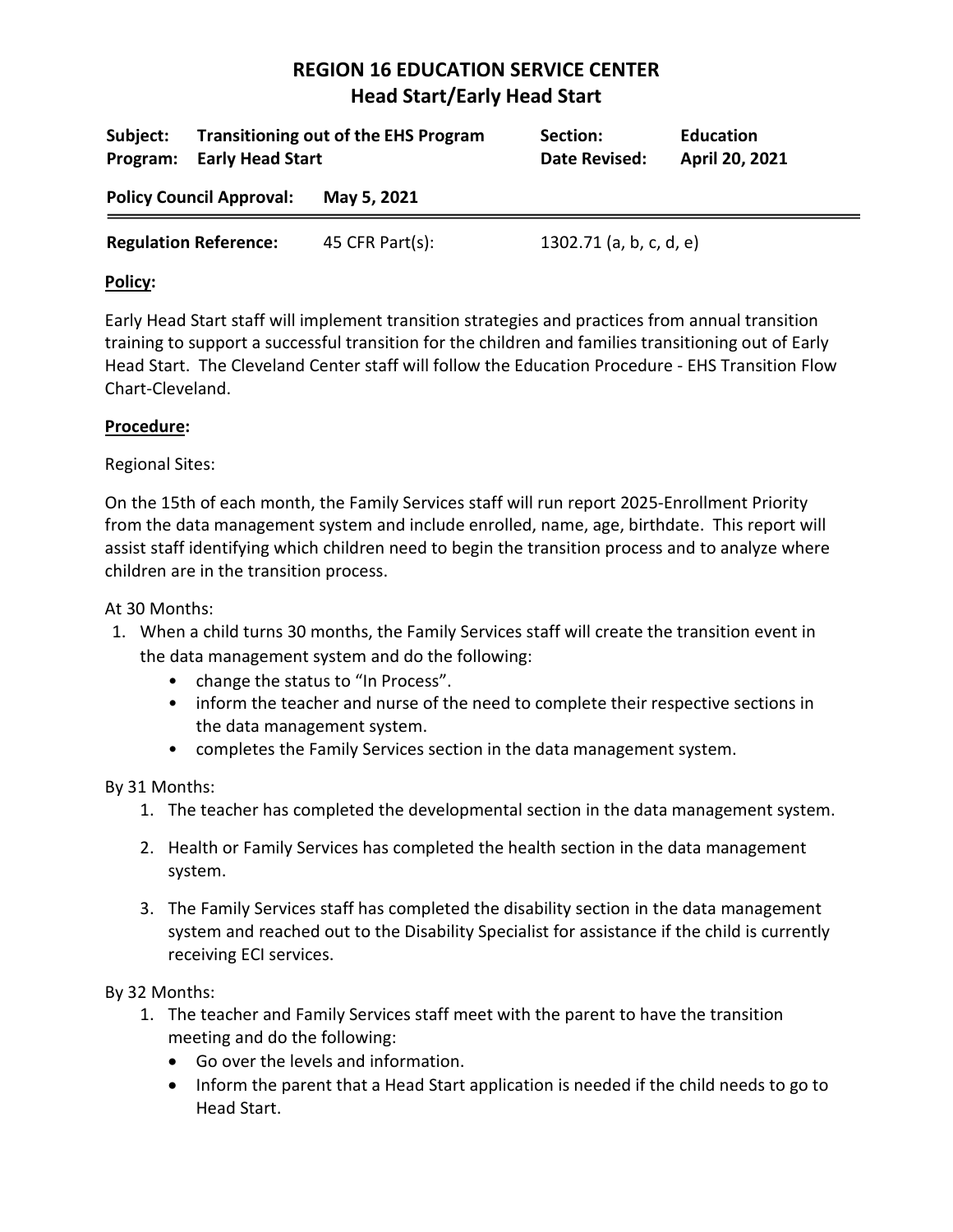## **Transitioning out of the EHS Program Page 2**

By 33 Months:

- 1. The Family Services staff complete the Head Start application and inform the parents of the child's eligibility.
	- If the child is eligible, inform ERSEA staff to begin looking for available slots.
	- If the child is NOT eligible, the Family Services staff inform the parent and document the day the parent was informed.
	- Will assist the parent in finding alternate care for the child.

By 35 Months:

1. The Family Services staff will review the event for completion and will change the status in the data management system from "In Process to "Complete" and save.